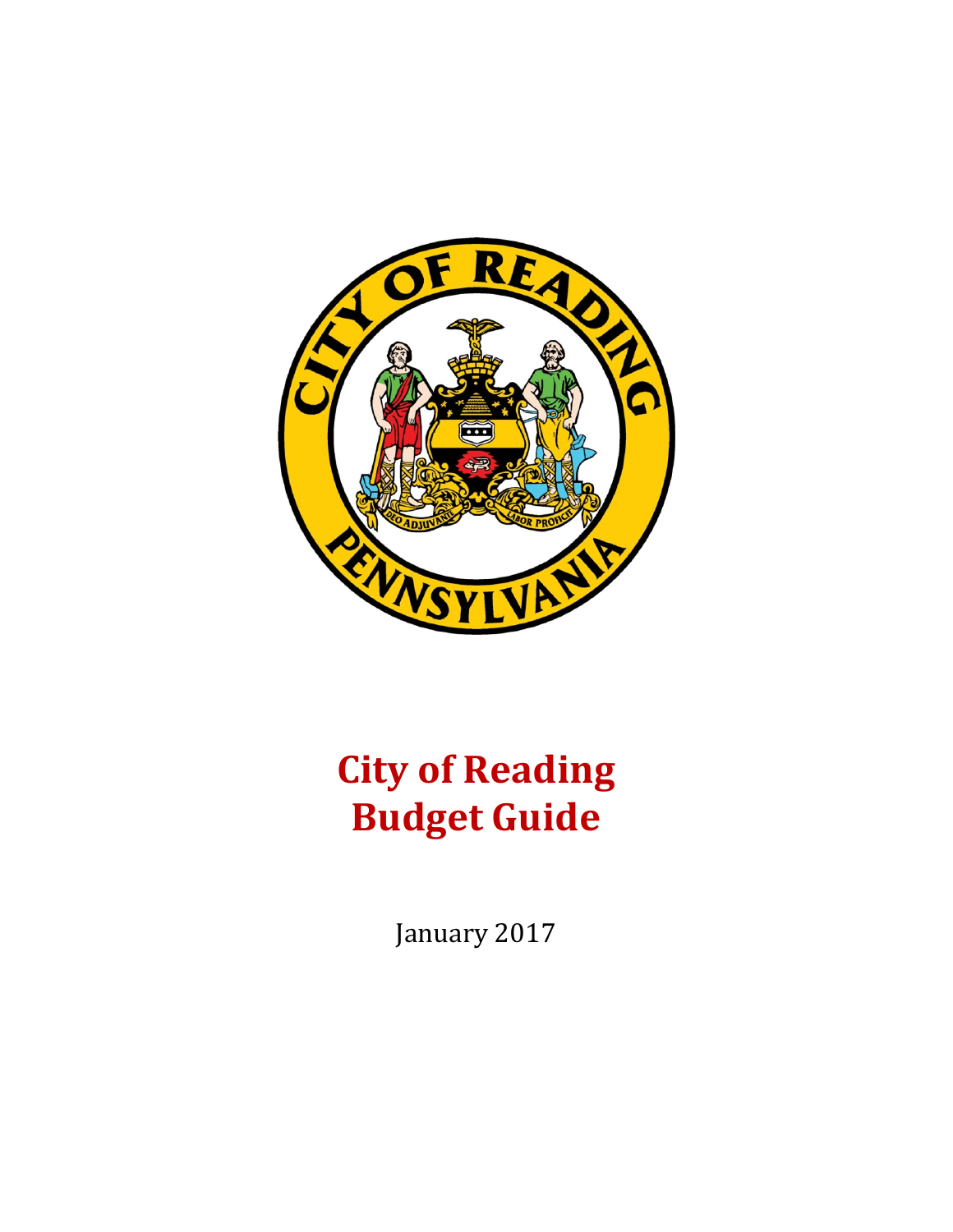## **City of Reading Budget Guide 2017**

#### **Table of Contents**

| <b>Budget process</b>          | Page 2  |
|--------------------------------|---------|
| Budget calendar                | Page 3  |
| Act 47's Impact                | Page 4  |
| <b>Funds and Accounts</b>      | Page 5  |
| <b>Organizational Chart</b>    | Page 8  |
| <b>Revenue Overview</b>        | Page 9  |
| <b>Expenditure Overview</b>    | Page 15 |
| <b>Spending by Department</b>  | Page 19 |
| <b>Department Descriptions</b> | Page 20 |
| <b>Headcount Summary</b>       | Page 22 |
| Capital Improvement Plan       | Page 25 |
|                                |         |

Reading City government is critical to everyone who lives, works, owns property in or visits this southeastern Pennsylvania city of 88,000 people. Reading is the largest municipality in Berks County by population and it is the seat of the County government, so City government impacts thousands of people who live outside Reading in the surrounding communities.

City government is responsible for public safety functions like police patrol and fire suppression that make Reading a safe place to live, work or do business. City government is responsible for maintaining many of the roads, street lights and sewer systems that residents and visitors rely upon every day. City government has other functions, like code enforcement and zoning, intended to make Reading cleaner, more attractive and more prosperous. And it has responsibility for collecting and managing the money that funds these services in accordance with Pennsylvania law, City ordinances and resident preferences.

Financially speaking, City government is a complex organization. In 2015 the City spent \$147 million across multiple funds on the services listed above

and its obligations to its vendors, creditors and retired employees. To cover these expenditures, the City government collected revenues in the form of taxes, fees, service charges, fines, and intergovernmental aid.

Like other Pennsylvania governments, Reading's challenge is to balance its annual expenditures against its available revenues, and to maintain that balance on a recurring basis. The primary tool that City government uses to meet that challenge – and the legal tool for funding the services that touch people's daily lives – is the annual City budget.

This Guide will help you better understand the City of Reading budget – what it is, what it does and what it means. It will help you understand how the City's elected and appointed officials put the budget in place and how they use it throughout the year. And it will help you understand your role in the process – how the taxes and fees you pay support City government which in turn provides municipal services to you.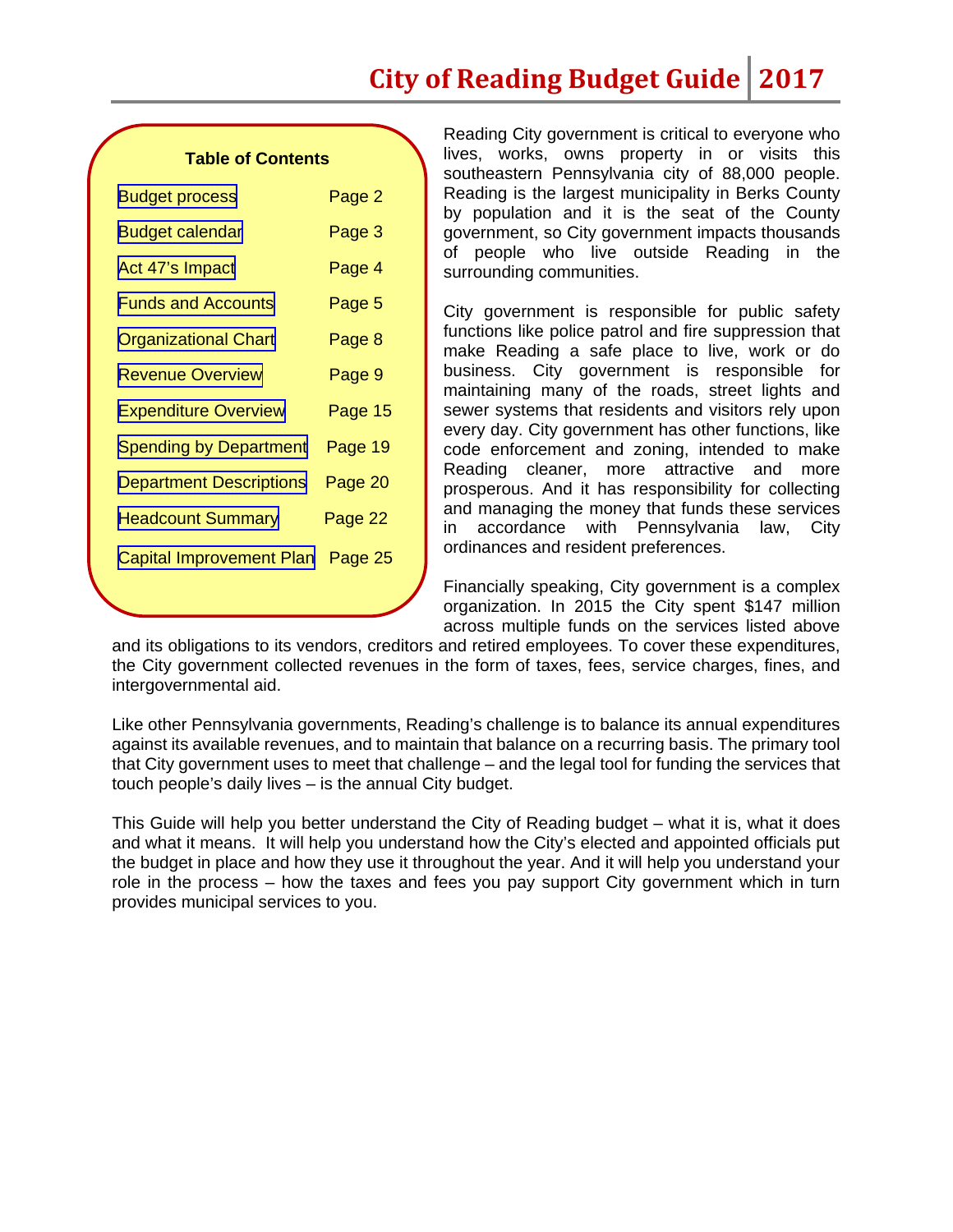## <span id="page-2-0"></span>**Budget Process**

The City of Reading's government is organized according to a Home Rule Charter adopted in 1996. Reading uses a mayor-council form of government with eight elected officials.

The **Mayor** holds the executive, administrative and law enforcement powers of City government and is responsible for its daily operations. Legislative powers are held by **City Council** with six members elected by geographic district and a Council President selected by city wide election. The **City Auditor,** who is also selected through city wide election, has oversight of City government finances independent of the Mayor and Council.

Subject to City Council approval, the Mayor appoints a **Managing Director** who is the chief administrative officer. The Managing Director supervises the following departments:

#### **Administrative Services (Finance, HR, IT)**

### **Police Department**

#### **Community Development**

**Public Works Department**

#### **Fire Department**

Subject to Council approval, the Mayor also appoints the **City Solicitor** who is the head of the Law Department. The City's annual budget allocates money to support these departments and other parts of City government, including the Reading Public Library, the Board of Ethics, the Charter Board and the Human Relations Commission.

#### *Budget process: Executive Branch responsibilities*

According to the City's Charter, the Mayor prepares and presents to City Council an annual budget that is "a complete financial plan of all City funds and activities for the ensuing fiscal year[1.](#page-2-1)" The Mayor also submits to Council a Capital Improvement Program with the proposed projects for the next year and a budget message that explains the proposed budget. According to the City's charter, the Mayor must submit these items to City Council at least 90 days before the start of the next year.

While the charter assigns these duties to the Mayor, he or she is supported by others in the Executive branch. Department directors submit their proposed budgets to the Managing Director and Director of Administrative Services for review, adjustment and consolidation into one document. They are also responsible for projecting the amount and types of revenue that will be available to fund government spending the next year. The budget calendar on the next page shows this process in more detail.

<span id="page-2-1"></span><sup>&</sup>lt;sup>1</sup> Article IV, Section 904. Reading's fiscal year follows the calendar year.  $\overline{\phantom{a}}$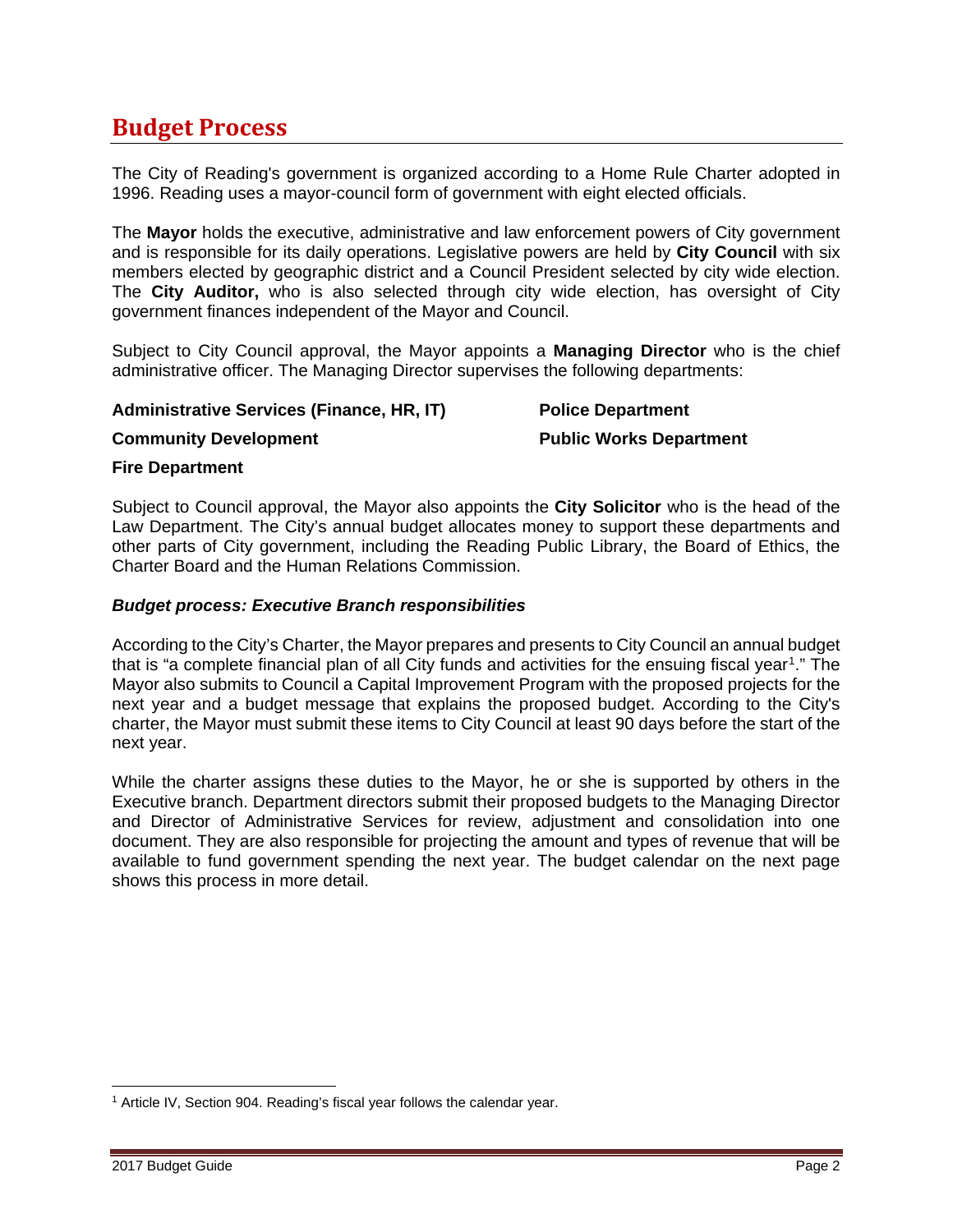## <span id="page-3-0"></span>**Budget Calendar**

| <b>Date</b>                    | <b>Event</b>                                                                                                                                                    |
|--------------------------------|-----------------------------------------------------------------------------------------------------------------------------------------------------------------|
| June                           | Department directors submit strategic plan documents to the Managing<br>Director (MD)                                                                           |
| Mid-July                       | Department directors submit budget documents to the MD and Administrative<br>Services Director (ASD)                                                            |
| July - September               | ASD and staff prepare projections of tax and non-departmental revenues.<br>Department directors prepare projections for revenues related to their<br>operations |
| Mid-July through<br>Mid-August | MD and ASD review department budgets with department directors                                                                                                  |
| Mid-August                     | MD and Community Development Director present Community Development<br>Block Grant (CDBG) action plan to the City Council Finance Committee                     |
| September                      | Revenue estimation committee meets to discuss projections for major tax<br>revenues. Committee includes City Council members and City Auditor                   |
| September                      | MD and ASD amend department budgets and compile them into a<br>comprehensive expenditure budget reflecting Mayor's strategic priorities                         |
| October 1                      | Mayor submits budget, Capital Plan and budget message to Council                                                                                                |

Once City Council receives information from the Administration, the City Council Clerk prepares a budget summary for publication in a newspaper of general circulation. City Council holds a public hearing on the operating budget 15-30 days after the publication of that summary and a separate public hearing on the Capital Program.

During October and early November, Council's Committee of the Whole holds public meetings with the Managing Director, Administrative Services Director and any relevant department staff to review the proposed budget. The City Auditor participates in those meetings and prepares nonbinding recommendations for Council's consideration according to the Home Rule Charter.

Council generally concludes its budget review in early November and votes to approve or reject the budget and Capital Program around Thanksgiving. In addition to the budget itself, Council votes on ordinances setting the Capital Program, the major tax rates for the next year and the number of positions by department.

If Council does not adopt a budget by December 15, then the Mayor's original proposed budget becomes the official budget for the next year. According to the City Charter, "in any year following a municipal election year the Council may, within forty-five (45) days after the start of the fiscal year, revise the budget and tax levies adopted by the previous Council."[2](#page-3-1)

<span id="page-3-1"></span><sup>2</sup> Article IX, Section 906.  $\overline{\phantom{a}}$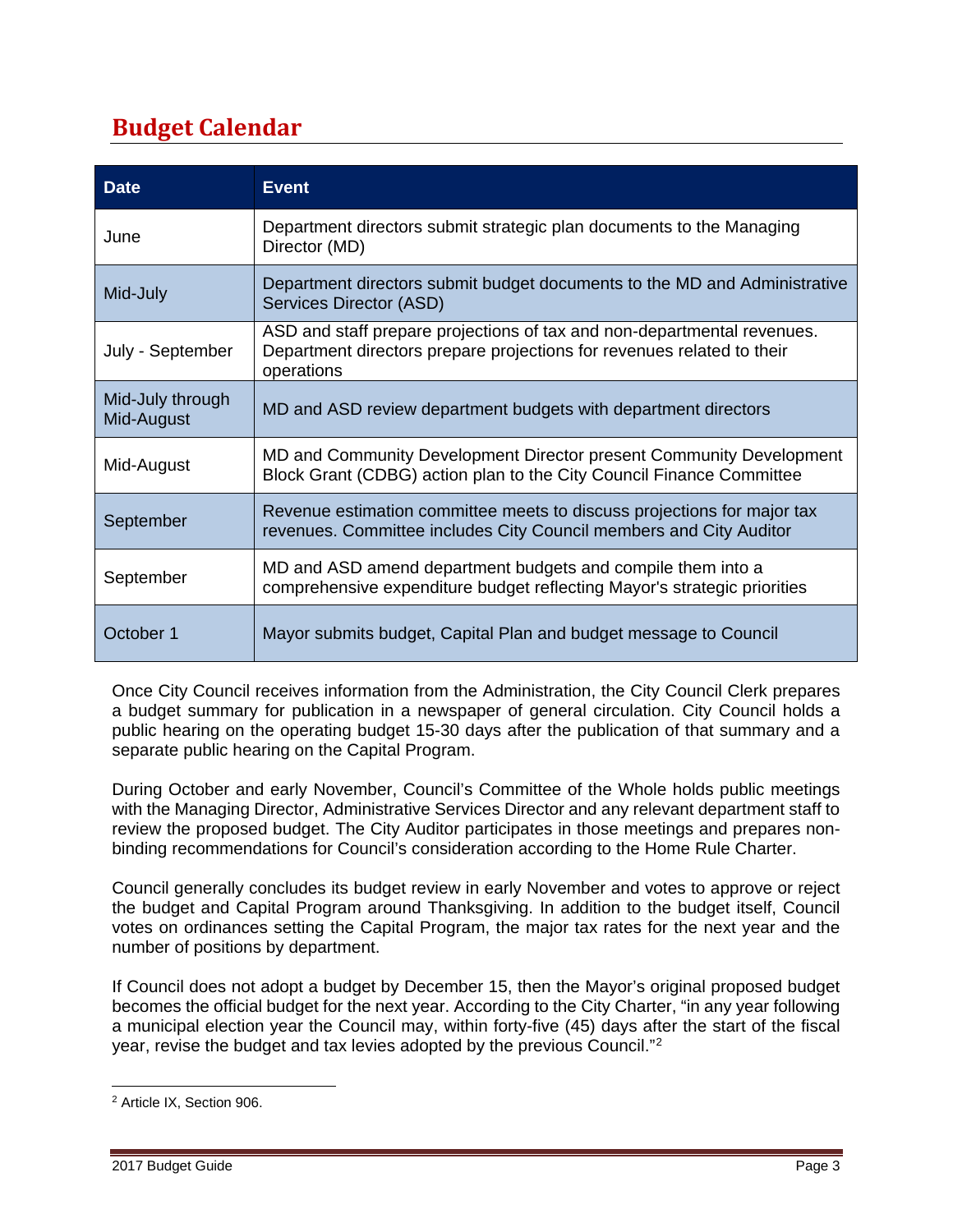## <span id="page-4-0"></span>**Act 47's Impact on the Budget**

In November 2009, the Secretary of Pennsylvania's Department of Community and Economic Development (DCED) designated Reading as a distressed municipality according to the criteria in the Municipalities Financial Recovery Act (Act 47 of 1987). At the request of then Mayor Thomas McMahon, DCED reviewed the City's financial performance and found that its spending exceeded its revenues by a large enough margin and for a long enough period that the City should be placed under Commonwealth oversight.

The Secretary then appointed Public Financial Management (PFM) as the City's "Recovery Coordinator." PFM is responsible for developing multi-year financial and strategic "Recovery Plans" to help bring City government's finances back into balance and move it toward true long term financial recovery. City Council adopted the first Recovery Plan in 2009 and an Amended Recovery Plan in 2014.

The 2014 Amended Recovery Plan has a provision that allows the City of Reading to seek approval from the Berks County Court of Common Pleas to levy an earned income (or wage) tax on commuters who work in Reading but live elsewhere. With few exceptions, Pennsylvania local governments generally can only tax the income of their own residents. Act 47 municipalities like Reading can use this commuter tax for a limited period of time subject to the limits in Pennsylvania law, the provisions in their Recovery Plan and County Court approval.

The City's 2017 budget has a 0.3 percent commuter tax – 0.1 percent for City operations and 0.2 percent for capital improvements – as provided in the 2014 Amended Recovery Plan. Most commuters will pay a total earned income tax of 1.3 percent in 2017, with 1.0 percent going to their home municipality and 0.3 to the City of Reading.

According to Act 47, the Amended Recovery Plan sets the maximum amounts that the City can spend each year on total compensation for the employees in each labor union and those employees who are not represented by a union. These maximum allocations apply to the employees' salaries, any other forms of cash compensation and the City's share of employee health insurance costs. Employee compensation is determined through collective bargaining between the City and its labor unions, and those negotiations are also subject to the Amended Recovery Plan's limits.

In October 2014, the Pennsylvania General Assembly amended Act 47 to add the following budget related deadlines for Act 47 communities.

| <b>Deadline</b>                 | <b>Required action</b>                                                                                                   |
|---------------------------------|--------------------------------------------------------------------------------------------------------------------------|
| 120 days before<br>year end     | The City begins developing a budget that complies with the Recovery Plan                                                 |
| 75 days before<br>year end      | The Mayor submits a budget to the Recovery Coordinator for review                                                        |
| 45 days before<br>year end      | Recovery Coordinator returns the budget to the City with any modifications<br>necessary to comply with the Recovery Plan |
| 30 days after<br>budget passage | The Recovery Coordinator notifies DCED whether the City has adopted a<br>budget that complies with the Recovery Plan     |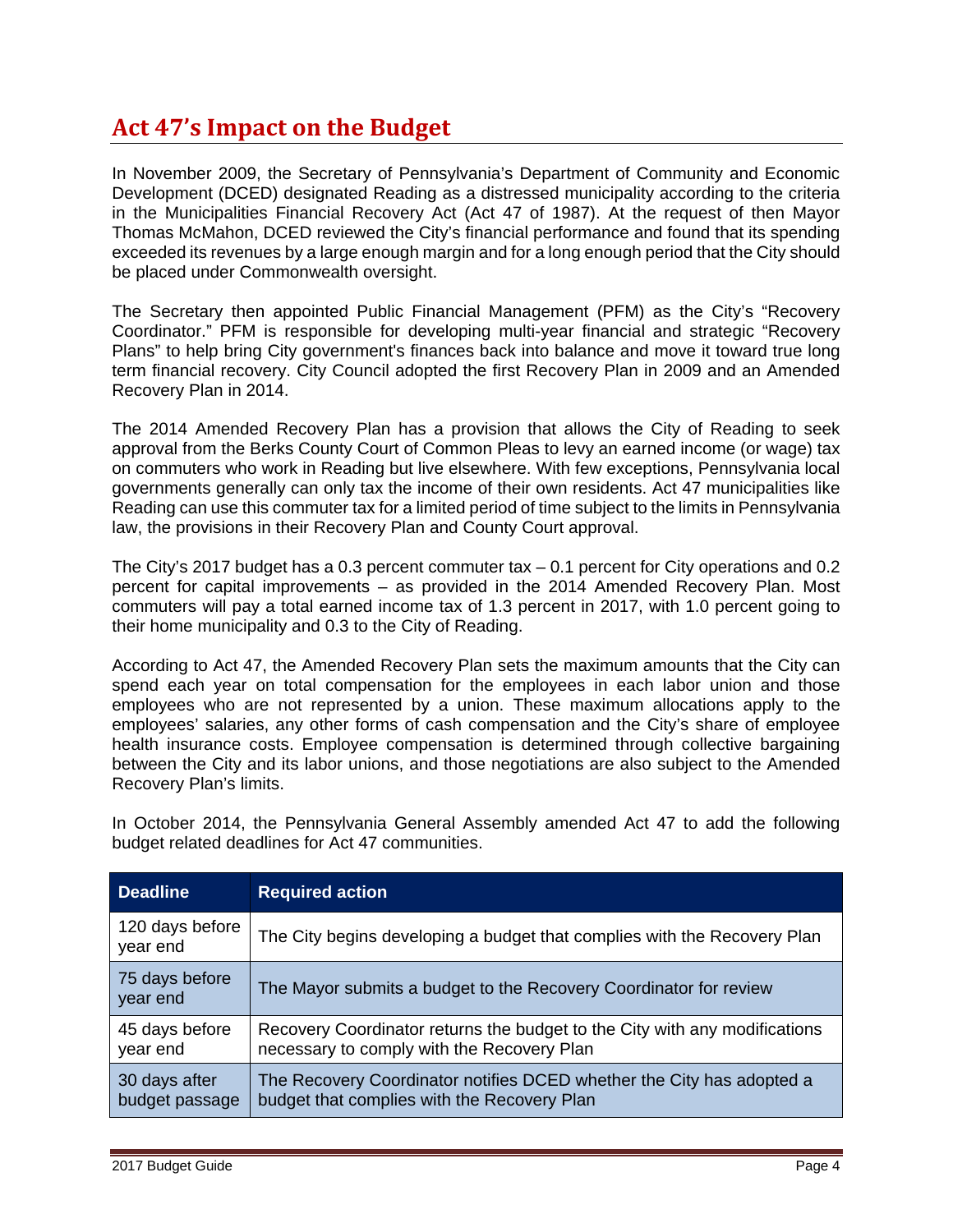## <span id="page-5-0"></span>**Budget Building Blocks: Funds and Accounts**

The City's budget is separated into funds according to generally accepted accounting principles. Each fund should have at least the same amount of revenue as expenditures each year. The difference between revenues and expenditures in a fund is its "annual result." If revenues exceed expenditures, then the positive annual result is a surplus. If expenditures exceed revenues, then the negative annual result is a deficit.

The City Charter requires the Mayor to submit a balanced budget where "total proposed expenditures shall not exceed the total estimated income."[3](#page-5-1) City ordinances describe that goal in more detail as follows

The City's objective is to achieve and maintain a structurally balanced budget in all funds such that recurring revenues fund recurring expenditures. Beginning in 2015, the City shall maintain a reserve containing a minimum of two months' of regular general fund operating expenditures. Should the level of the reserve fall below the value of two months' of regular general fund operating expenditures, non-recurring revenues and budget surpluses should replenish reserve levels to the above minimum level.

Each line in the budget starts with a numeric code that tells the reader which fund is used and which City department is responsible for the item. Here are examples of revenue account codes (property tax) and expenditure account codes (salaries).

| <b>Fund</b> | <b>Dept</b> | <b>Division</b> | <b>Object</b> | <b>Complete Code</b> | 'Account Name                    | <b>Amount</b> |
|-------------|-------------|-----------------|---------------|----------------------|----------------------------------|---------------|
| 01          | 00          | 00              | 3010          | 01-00-00-3010        | <b>Property Tax Current Year</b> | \$21,483,400  |
| 20          | 00          | 00              | 3010          | 20-00-00-3010        | Property Tax Shade Tree Fund     | \$251,554     |
| 01          | 02          | 09              | 4000          | 01-02-09-4000        | Mayor's Office Salaries          | \$213,600     |
| 20          | 07          | 02              | 4000          | 20-07-02-4000        | <b>Shade Tree Fund Salaries</b>  | \$83,068      |

The City's 2017 operating budget has nine funds, and the largest is the **General Fund**. The City uses the General Fund to track revenues and expenditures related to several of its daily operations – police patrol, fire suppression, street cleaning, code enforcement, etc. The General Fund also contains most of the revenues and expenditures that the City uses for its own administrative needs – payroll, purchasing, human resources, etc. The General Fund is discussed in more detail later in this guide.

<span id="page-5-1"></span><sup>3</sup> Article IX, Section 904.  $\overline{\phantom{a}}$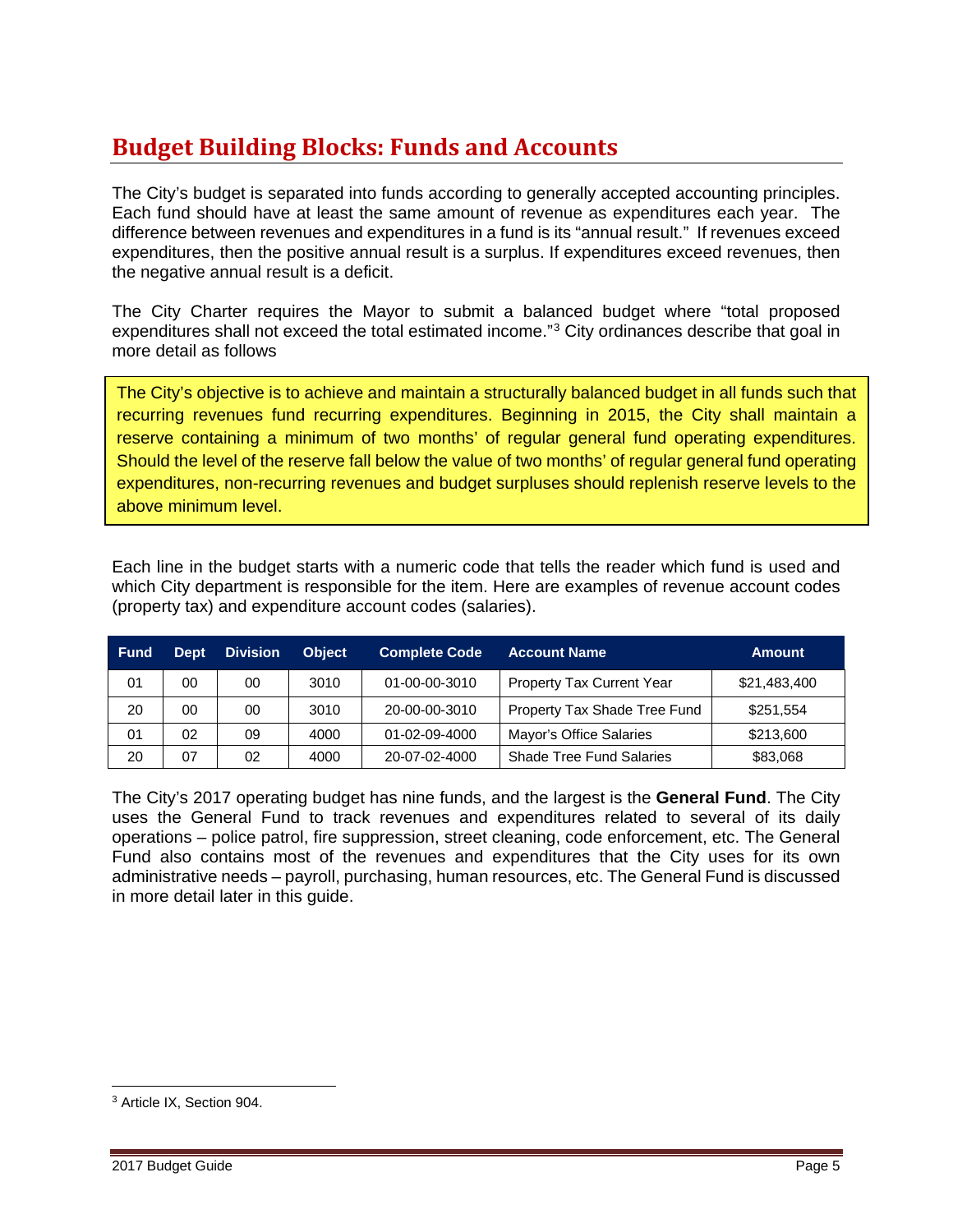#### **Shade Tree Fund (20)**

The City levies a 0.2-mill real estate tax to maintain trees, bushes and shrubs on publicly owned properties. That revenue and its use are tracked in this special revenue fund.

#### **Capital Improvement Fund (34)**

As required in the City's Amended Recovery Plan, a portion of the earned income tax on residents and commuters is set aside to fund capital projects in this fund. These projects involve the purchase, construction, replacement or rehabilitation of infrastructure (roads, bridges, buildings) or other assets that meet the City's definition for capital projects except for the large sewer treatment plant construction project, which is paid by the Sewer Fund.

| Fund | <b>Account Name</b>      |
|------|--------------------------|
| 01   | General Fund             |
| 20   | Shade Tree Fund          |
| 34   | Capital Improvement Fund |
| 35   | Liquid Fuels Fund        |
| 50   | Water Fund               |
| 52   | Self-Insurance Fund      |
| 54   | Sewer Fund               |
| 55   | Sewer Retail Fund        |
| 56   | Solid Waste Fund         |

#### **Liquid Fuels Fund (35)**

The Commonwealth of Pennsylvania collects revenue from the state sales tax on motor fuel and then distributes a portion of that revenue to eligible municipalities, like Reading. The City holds that revenue in this special revenue fund and then uses it for street paving, ice and snow removal and related activities.

#### **Water Fund (50)**

Reading's primary water supply sits eight miles north of the City at Lake Ontelaunee. City government owns a system for collecting, purifying, pumping and distributing water to Reading residents, businesses and other property owners. The City government leases that system to the Reading Area Water Authority (RAWA) and uses this enterprise fund to track financial activity related to the system, including RAWA's annual lease payment.

#### **Self-Insurance Fund (52)**

The City is self-insured for worker's compensation, general liability and property damage. The City transfers money from other funds to this Self-Insurance Fund and then pays insurance claims out of it. Since most operations are supported by the General Fund, that fund makes the largest contribution to the Self-Insurance Fund. The City is also self-insured for active and retired employee health insurance, but those expenditures are tracked primarily in the General Fund or wherever the employee's salary is or was budgeted.

#### **Sewer and Sewer Retail Funds (54 and 55)**

The City government owns and operates a wastewater treatment plant on Fritz Island which is designed to treat 28.5 million gallons of sewage per day originating from Reading and 11 other municipalities. Four pumping stations (three in the City, one near West Reading) support the treatment plant. City government uses these enterprise funds to track financial activity related to that system. The fund's primary source of revenue is sewer treatment fees paid by residents, businesses and other property owners. Starting in 2016, the City uses the Sewer Fund (54) to track activity related to the wastewater treatment plant, including the major reconstruction project, and the Sewer Retail Fund (55) to track activity related to City rate payers.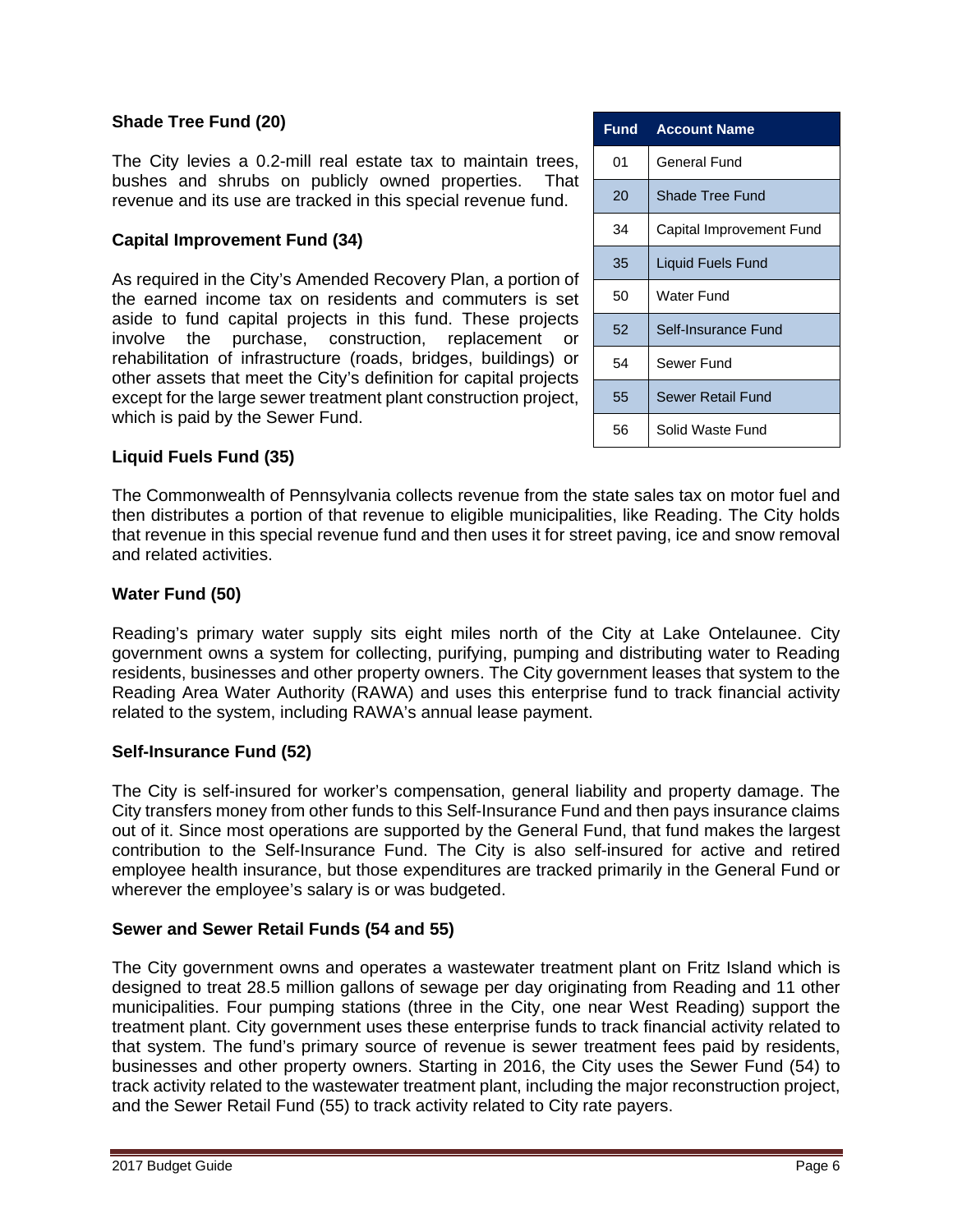#### **Solid Waste Fund (56)**

The City provides residents with curbside collection of recyclable materials and regulates curbside garbage collection. The City uses this enterprise fund to track financial activities related to that work.

Along with showing the relevant fund, the budget account codes also show the department and division within City government that is responsible for the line item. This is especially useful on the expenditure side.

The chart to the right shows account codes for each department in the General Fund and the organizational chart on the next page shows the division codes within each department. Most of the City's non-departmental expenditures are either debt service payments or fees paid to an organization that collects taxes on the City's behalf.

#### **Modified accrual accounting**

The numbers in the City's General Fund budget are recorded using the **modified accrual basis of accounting**.

This means the City records revenues when they are "available or measurable," regardless of when the actual cash is collected. So, if the City receives cash in January 2018 for a tax that was levied in November 2017, the City will record that money as revenue in 2017. The City generally records expenditures when they are incurred, regardless of when the actual cash payment is made.

Separate of the budget, the City also monitors its cash flow position to ensure there is enough cash available to pay obligations when they are due.

#### **General Fund Department Codes**

| <b>Dept</b> | <b>Account Name</b>            |
|-------------|--------------------------------|
| 01          | Office of the Mayor            |
| 02          | <b>City Council</b>            |
| 03          | <b>City Auditor</b>            |
| 04          | <b>Managing Director</b>       |
| 06          | <b>Administrative Services</b> |
| 07          | <b>Public Works</b>            |
| 08          | Police                         |
| 09          | Fire                           |
| 10          | <b>Community Development</b>   |
| 12          | Law                            |
| 13          | Library                        |
| 14          | Non-Departmental               |
| 17          | Board of Ethics/Charter Board  |
| 18          | Human Relations Commission     |

.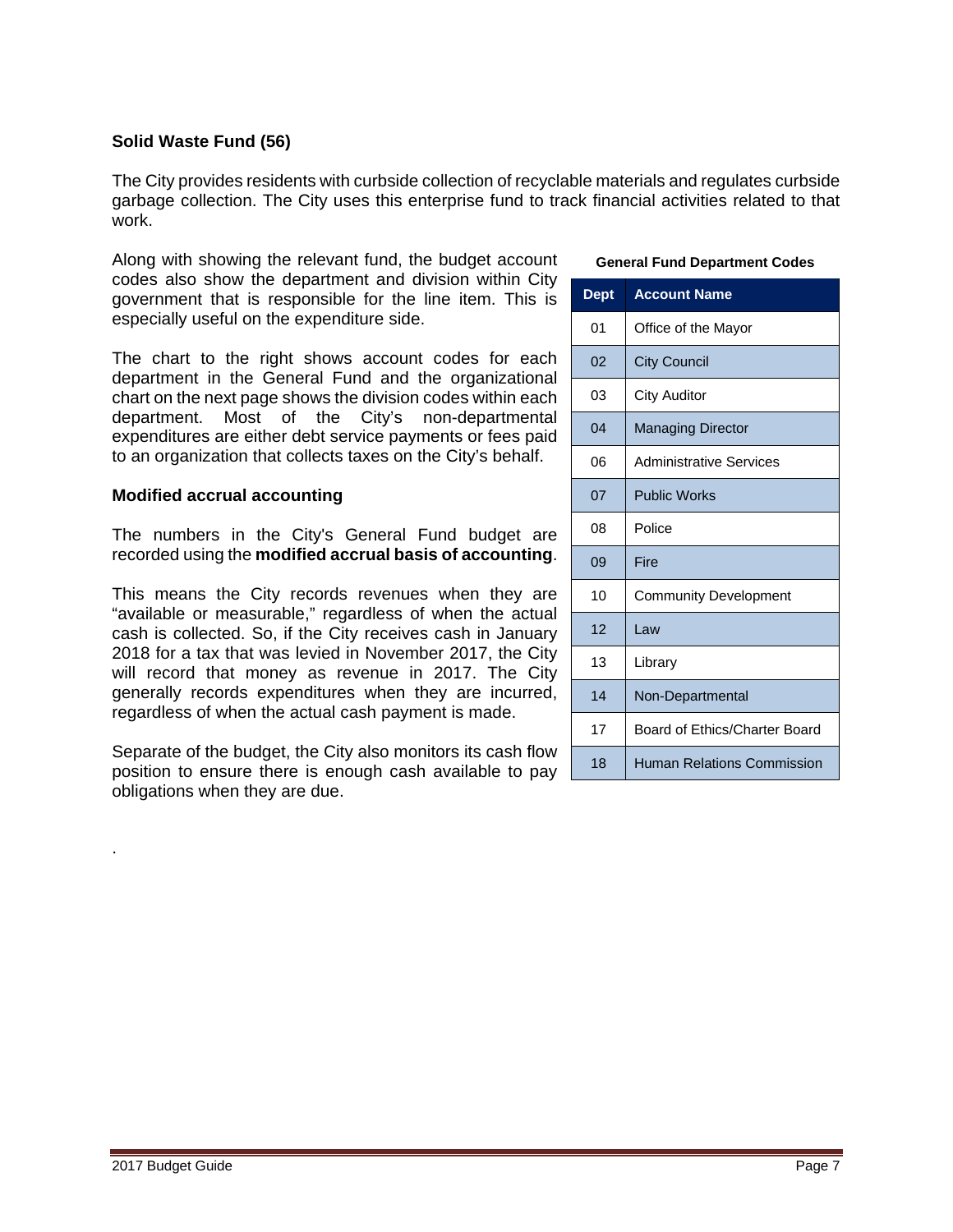<span id="page-8-0"></span>This organizational chart shows the departments and divisions within City government's executive branch. The numbers in parentheses are the division codes used in the City's budget account codes.

|                                                          | <b>City Auditor</b>               |                                     | <b>City Council</b>                                                    |  |                                            |                                                                                                    |             | <b>Mayor</b>                           |                        |               |                                           |                     |
|----------------------------------------------------------|-----------------------------------|-------------------------------------|------------------------------------------------------------------------|--|--------------------------------------------|----------------------------------------------------------------------------------------------------|-------------|----------------------------------------|------------------------|---------------|-------------------------------------------|---------------------|
|                                                          |                                   |                                     |                                                                        |  |                                            |                                                                                                    |             |                                        |                        |               |                                           |                     |
|                                                          |                                   |                                     |                                                                        |  |                                            |                                                                                                    |             |                                        |                        |               |                                           |                     |
|                                                          |                                   |                                     | <b>Human Relations</b>                                                 |  |                                            |                                                                                                    |             | <b>Managing</b>                        |                        |               | <b>Law Department</b>                     |                     |
|                                                          |                                   |                                     | <b>Commission</b>                                                      |  |                                            |                                                                                                    |             | <b>Director</b>                        |                        |               | (i.e. City Solicitor)                     |                     |
|                                                          |                                   |                                     |                                                                        |  |                                            |                                                                                                    |             |                                        |                        |               |                                           |                     |
|                                                          |                                   |                                     |                                                                        |  |                                            |                                                                                                    |             |                                        |                        |               |                                           |                     |
|                                                          | Administrative<br><b>Services</b> |                                     | <b>Community</b><br><b>Development</b>                                 |  |                                            |                                                                                                    | <b>Fire</b> |                                        |                        | <b>Police</b> |                                           | <b>Public Works</b> |
|                                                          |                                   |                                     |                                                                        |  |                                            |                                                                                                    |             |                                        |                        |               |                                           |                     |
| <b>Director's</b>                                        |                                   | <b>Administration</b>               |                                                                        |  | <b>Administration</b>                      |                                                                                                    |             | Administration                         |                        |               | <b>Administration</b>                     |                     |
| Office (13)                                              |                                   | (39)                                |                                                                        |  | (32)                                       |                                                                                                    |             | (31)                                   |                        |               | (50)                                      |                     |
| <b>Accounting &amp; Fiscal</b><br><b>Management (18)</b> |                                   | Planning (17)                       |                                                                        |  | <b>EMS (35)</b>                            |                                                                                                    |             | Criminal<br><b>Investigations (28)</b> |                        |               | <b>City Garage (14)</b>                   |                     |
| <b>Citizens Service</b><br>Center (19)                   |                                   | <b>Property</b><br>Maintenance (36) |                                                                        |  | <b>Preventive</b><br><b>Education (33)</b> |                                                                                                    |             | Patrol (30)                            |                        |               | Highways (52)                             |                     |
| <b>Human</b><br>Resources (11)                           |                                   | Trades &<br><b>Mechanical (38)</b>  |                                                                        |  | <b>Training (40)</b>                       |                                                                                                    |             | <b>Special Services</b><br>(29)        |                        |               | <b>Parks (71)</b>                         |                     |
| <b>Information</b><br><b>Technology (23)</b>             |                                   | Zoning (37)                         |                                                                        |  | <b>Suppression</b><br>(34)                 |                                                                                                    |             |                                        |                        |               | <b>Public Property</b><br>(74)            |                     |
| <b>Purchasing (16)</b>                                   |                                   |                                     | <b>Not Shown</b><br><b>Public Works functions outside General Fund</b> |  |                                            |                                                                                                    |             |                                        | <b>Recreation (73)</b> |               |                                           |                     |
|                                                          |                                   |                                     | Charter Board (17)<br>Library (61)                                     |  | Sewers (Fund 55)<br>Sewer Retail (Fund 54) | Board of Ethics (17) Shade Tree (Fund 20)<br>Trash & Recycling (Fund 56)<br>Liquid Fuels (Fund 35) |             |                                        |                        |               | <b>Traffic</b><br><b>Engineering (24)</b> |                     |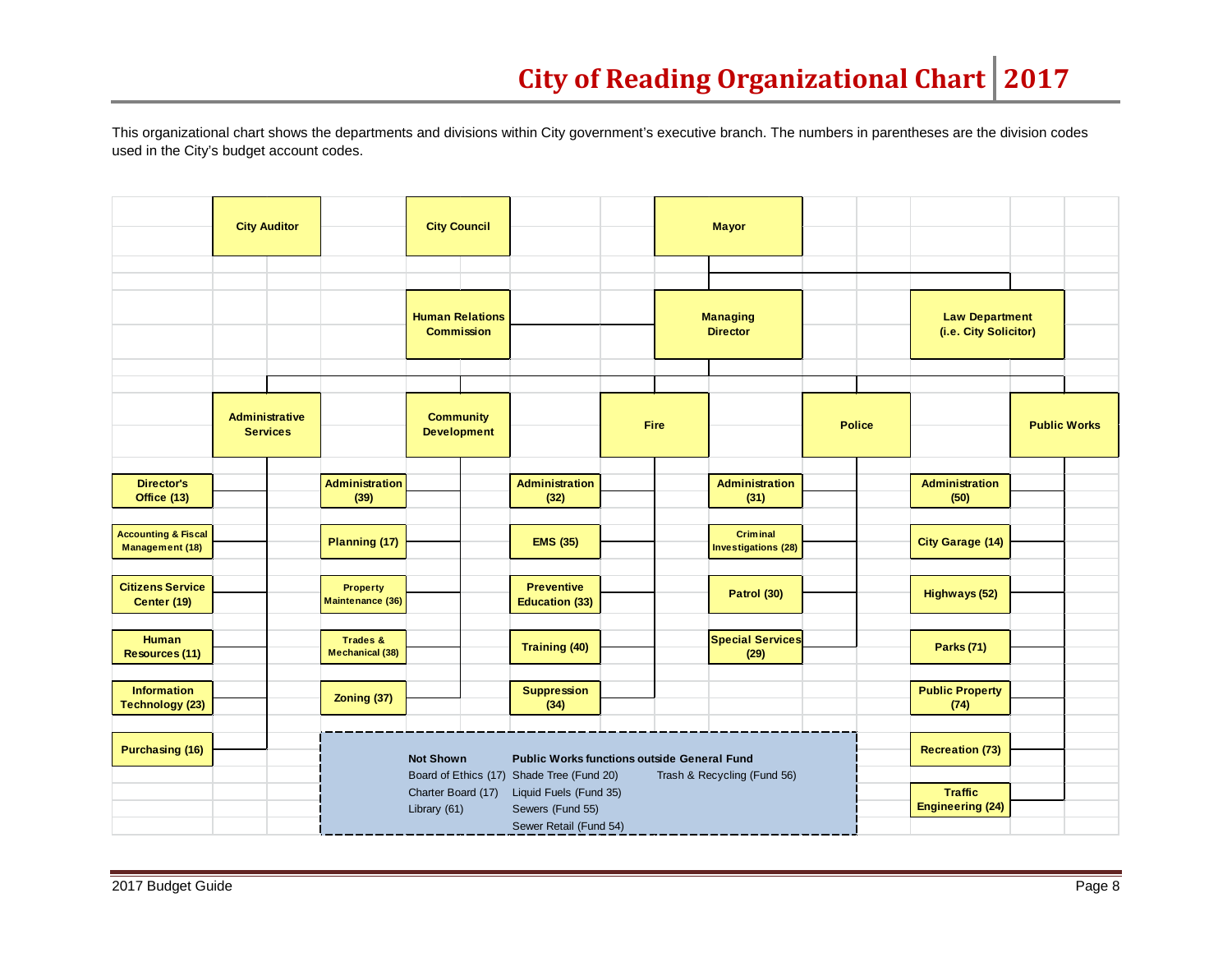## <span id="page-9-0"></span>**Revenues: Where does City government get its money?**

Reading City government uses a mix of revenues to fund the services it provides, compensate its employees and pay its debt and other obligations. Locally generated taxes account for more than half of the revenue in the General Fund, which is the City's largest. Other funds, like the Sewer Fund or the Water Fund, rely more on user charges. This section describes the major sources of revenue in the City's General Fund so the reader understands where City government gets its money, why it uses those sources and how much it expects to collect in 2017.



#### **2015[4](#page-9-1) Actual 2016 Budget 2017 Budget 2016 to 2017 Variance (\$) 2016 to 2017 Variance (%) Real Estate Taxes** 21,246,712 23,947,112 24,098,454 151,342 0.6% **Act 511 Taxes** 28,068,999 26,136,058 28,765,000 2,628,942 10.1% **Licenses, Permits and Fees** 5,523,643 6,198,980 5,700,300 (498,680) -8.0% **Intergovernmental** 10,900,991 8,647,839 7,860,994 (786,845) -9.1% **Charges for Service**  $\begin{array}{|c|c|c|c|c|c|} \hline 4,226,734 & 4,628,823 & 4,577,668 & (51,155) & -1.1\% \hline \end{array}$ **Interest and Rent** 1,395,454 | 1,380,000 | 1,436,000 | 56,000 | 4.1% **Other Revenues** 1 4,843,188 | 5,375,514 | 5,541,500 | 165,986 | 3.1% **Transfers** | 12,275,000 | 12,275,000 | 12,275,000 | 0 | 0.0% **Carryover from prior year**  $\begin{vmatrix} 0 & 957,015 & 850,000 & (107,015) & -11.2\% \end{vmatrix}$ **General Fund Total 88,480,721 89,546,341 91,104,916 1,558,575 1.7%**

 $\overline{\phantom{a}}$ 

<span id="page-9-1"></span><sup>4</sup> The 2015 figures used throughout this Guide are the unaudited results provided by the City during the quarterly financial reporting process.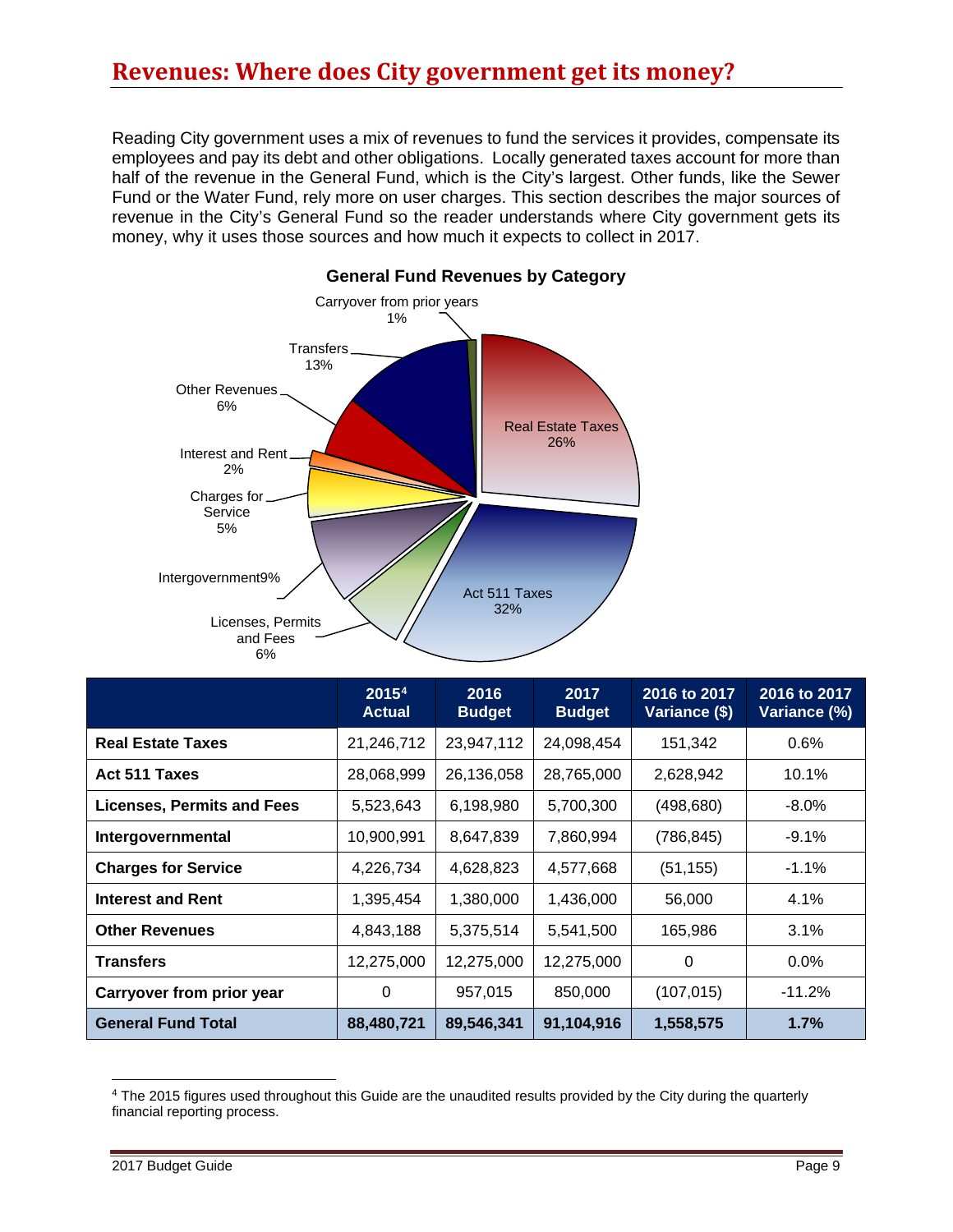### Real Estate Taxes **\$24.1** million (26% of budget)

The real estate tax is City government's largest source of revenue. It represents about a quarter of all General Fund revenue. Berks County determines the value of the land and buildings for each parcel of property in the City (i.e. "assessment") and then the City sets the tax rate charged to the property owner ("millage"). The assessed value of a property may differ from its market value, which is what the property would be worth if the owner sold it.

The City charges a millage rate of 17.689 per \$1,000 of assessed value including 0.2 mills for the Shade Tree Fund and 0.2 mills for the Reading Public Library. City tax payers also pay real estate taxes to Berks County and the Reading School District. The table to the right gives an example of how those millage rates translate into an annual tax bill.

For 2017 the City budgets \$24.1 million in real estate tax revenue in the General Fund, including \$2.2 million from prior years. Berks County collects current and

prior year real estate tax revenues for the City.

### **Sample Real Estate Tax calculation**

*This is a sample real estate tax bill calculation for a house assessed at \$67,600*

|                                    | <b>Mills</b> | Taxes Due |
|------------------------------------|--------------|-----------|
| <b>Berks County tax</b>            | 7.372        | \$498     |
| <b>Reading School District tax</b> | 16.920       | \$1,144   |
| Total City tax rate                | 17.689       | \$1,196   |
| <b>Total tax rate/bill</b>         | 41.981       | \$2,838   |

#### Act 511 Taxes **198.8 and 198.8 and 198.8 and 198.8 and 198.8 and 198.8 and 198.8 and 198.8 and 198.8 and 198.8**

Like most Pennsylvania cities, Reading uses the Commonwealth's Local Tax Enabling Act (Act 511 of 1965) to levy taxes on City residents and commuters who work in Reading but live elsewhere.

The largest of these taxes is the **earned income tax (EIT)**. In 2017 City residents will pay a 3.6 percent EIT with 1.5 percent going to the Reading School District, 1.9 percent to the City for operations and 0.2 percent to the City's capital improvement fund for projects like large vehicle purchases and facility improvements. Commuters who work in Reading but live outside the City will usually pay a 1.3 percent EIT with 1.0 percent going to their home municipality (usually split between local government and school district), 0.1 percent going to the City of Reading for operations and 0.2 percent to the City's capital improvement fund.

The City's ability to tax commuters is tied to its status as a distressed municipality under Act 47 oversight.[5](#page-10-0) The City has until the end of 2019 to exit Act 47 oversight successfully. To do so, the City needs to demonstrate it can balance its operating budget without the revenue from the commuter tax. Therefore the City started shifting a portion of the commuter tax from operations to the capital fund in 2016.

<span id="page-10-0"></span><sup>5</sup> Please see page four for more discussion on this point.  $\overline{\phantom{a}}$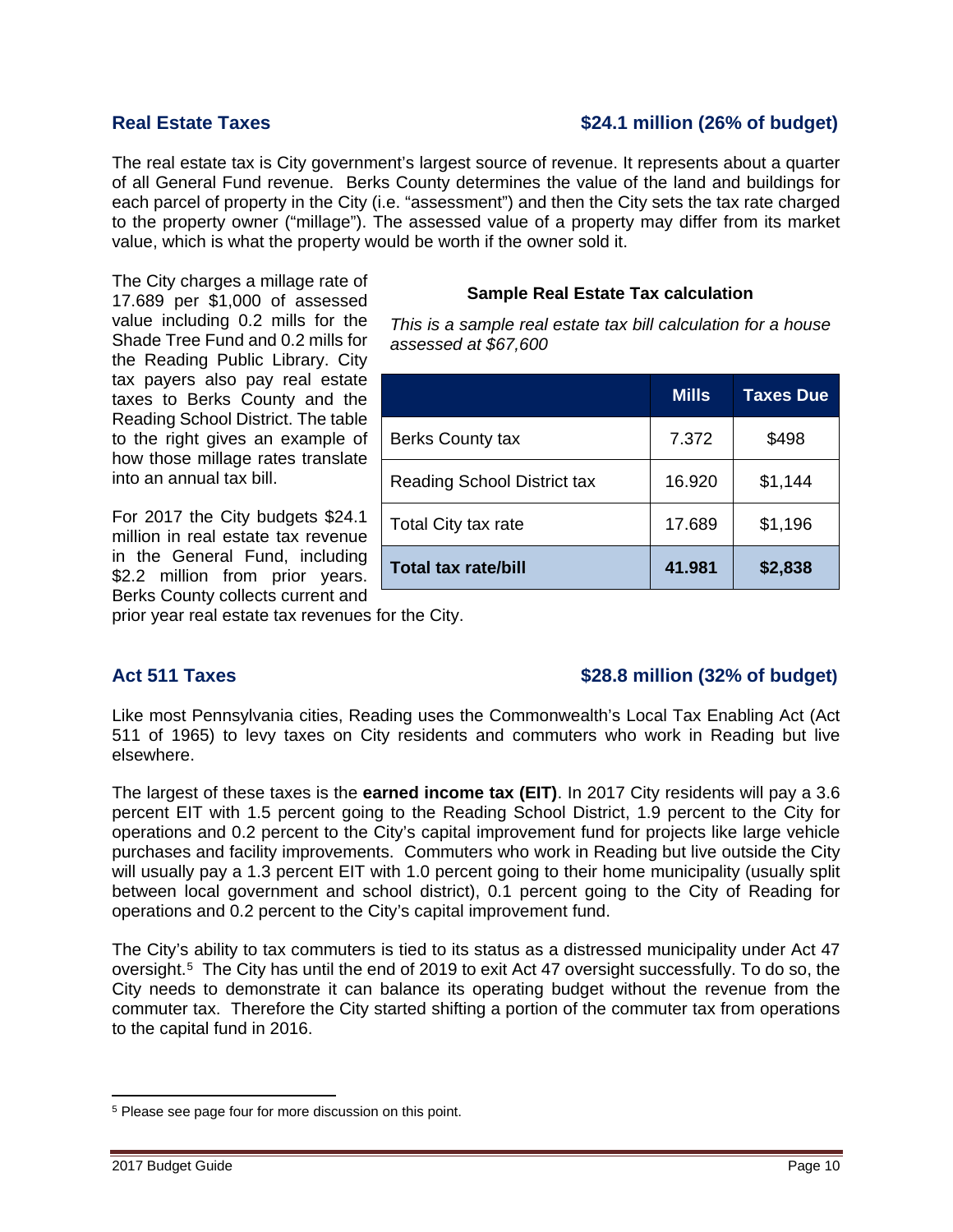Since Reading is a Home Rule community, City government has control over the resident EIT tax rate. It can change the tax rate without seeking court approval or relying on the additional taxing powers in Act 47.

| <b>Resident EIT Rate</b> |                                                                                                                 |         |      |      |  |  |  |  |  |  |
|--------------------------|-----------------------------------------------------------------------------------------------------------------|---------|------|------|--|--|--|--|--|--|
|                          | <b>City Tax for</b><br><b>City Tax</b><br><b>RSD</b><br>Total<br><b>Operations</b><br>for Capital<br>Tax<br>Tax |         |      |      |  |  |  |  |  |  |
| 2014                     | 2.1%                                                                                                            | 0.0%    | 1.5% | 3.6% |  |  |  |  |  |  |
| 2015                     | 2.1%                                                                                                            | $0.0\%$ | 1.5% | 3.6% |  |  |  |  |  |  |
| 2016                     | 2.0%                                                                                                            | 0.1%    | 1.5% | 3.6% |  |  |  |  |  |  |
| 2017                     | 1.9%                                                                                                            | 0.2%    | 1.5% | 3.6% |  |  |  |  |  |  |
| 2018                     | 1.9%                                                                                                            | 0.2%    | 1.5% | 3.6% |  |  |  |  |  |  |
| 2019                     | 1.8%                                                                                                            | 0.3%    | 1.5% | 3.6% |  |  |  |  |  |  |

For 2017 the City budgets \$22.3 million in EIT revenue. That includes money collected from residents and commuters in current and prior years.

| <b>Commuter EIT Rate</b> |                                                                                                                                         |         |      |      |  |  |  |  |  |  |
|--------------------------|-----------------------------------------------------------------------------------------------------------------------------------------|---------|------|------|--|--|--|--|--|--|
|                          | Home<br><b>City Tax for</b><br><b>City Tax</b><br><b>Total</b><br><b>Jurisdiction</b><br>for Capital<br><b>Operations</b><br>Tax<br>Tax |         |      |      |  |  |  |  |  |  |
| 2014                     | 0.3%                                                                                                                                    | $0.0\%$ | 1.0% | 1.3% |  |  |  |  |  |  |
| 2015                     | 0.3%                                                                                                                                    | $0.0\%$ | 1.0% | 1.3% |  |  |  |  |  |  |
| 2016                     | 0.2%                                                                                                                                    | 0.1%    | 1.0% | 1.3% |  |  |  |  |  |  |
| 2017                     | 0.1%                                                                                                                                    | 0.2%    | 1.0% | 1.3% |  |  |  |  |  |  |
| 2018                     | 0.1%                                                                                                                                    | 0.2%    | 1.0% | 1.3% |  |  |  |  |  |  |
| 2019                     | $0.0\%$                                                                                                                                 | 0.3%    | 1.0% | 1.3% |  |  |  |  |  |  |

Other taxes that the City levies under Pennsylvania Act 511 include:

- The City levies a 3.5 percent **real estate transfer tax** on the value of real estate transferred by deed, long-term lease or other arrangements. The Commonwealth adds 1.0 percent and the Reading School District adds another 0.5 percent for a 5.0 percent total real estate transfer tax. The City budgets \$2.5 million for this revenue in 2017, not including the additional amounts paid to the Commonwealth or School District.
- The City levies a **business privilege tax** on the gross receipts of all entities engaged in commercial activities for gain or profit in Reading. The tax is 0.5 mills on wholesale businesses, 0.75 mills on retail businesses and 1.5 on other businesses. The City budgets \$2.0 million for this revenue in 2017.
- The City levies a **local services tax** of \$1 per week on anyone working in Reading who earns more than \$12,000 per year. Employers are required to collect the LST from all employees who work in Reading, regardless of where they live. The City budgets \$1.3 million for this revenue in 2017.
- The City levies an **admissions tax** of 5.0 percent on tickets for events at the Santander Arena, Santander Performing Arts Center and FirstEnergy Stadium. The City budgets \$425,000 for this revenue in 2017.
- The City levies a \$20 **per capita tax** on each City resident who is at least 18 years old. The Reading School District adds another \$10 for a total annual per capita tax of \$30. The City budgets \$255,000 for this revenue in 2017.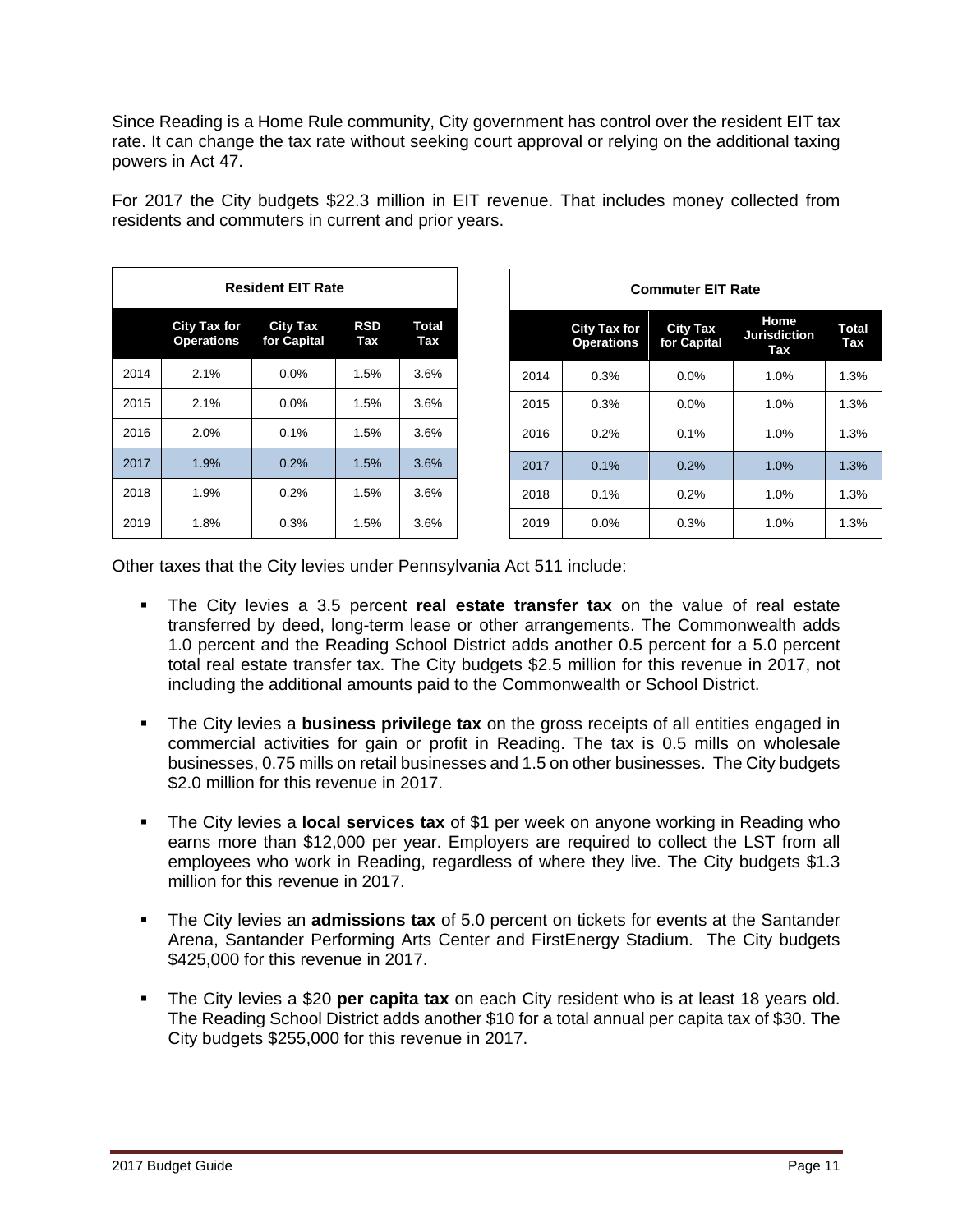### **Pennsylvania laws shape Reading's tax policy**

Pennsylvania law limits the types of taxes Pennsylvania cities can use and, in some cases, the maximum rate they can charge. For example, Reading is using the maximum tax rate allowed by state law for its local services and business privilege taxes. Pennsylvania law governs the City's use of a commuter earned income tax and generally does not allow cities like Reading to use a sales tax. As a Home Rule municipality, Reading has more control over its resident earned income tax rate, real estate transfer tax and per capita tax.

### **Licenses, Permits and Fees \$5.7 million (6% of budget)**

City ordinances require businesses and individuals to take certain actions to ensure the health, safety and quality of life for their customers, residents and visitors to Reading. This includes securing the appropriate license or permit related to the activity and paying the associated fee. The City also levies fines for violations of the City's traffic code and quality-of-life ordinances. This category contains the revenues from those fees and fines.

The largest item in this category is the **rental housing permit fees** that landlords pay annually and account for \$1.0 million in the 2017 budget. The City budgets another \$1.1 million for traffic fines and non-criminal violations of City code.

### **Intergovernmental Revenue \$7.9 million (9% of budget)**

The City receives grants and other financial aid from the federal, state and county governments. Usually this intergovernmental aid can only be used for a specific purpose. The largest item in this category is the \$3.6 million in **State pension aid** that the City receives from the Commonwealth to help pay its Minimum Municipal Obligations to the employee pension plans. The Commonwealth distributes this aid to local governments based on their eligible employee head count, the total amount of State revenue available and other factors.

### **Service Charges \$4.6 million (5% of budget)**

Similar to the license and permit fees, the City has other fees that charge the cost of providing a service to the individual or organization that directly benefits from it. The largest item in this category is the \$2.9 million in **emergency medical service (EMS) transport fees** for people who use the City's ambulance system. The Service Charges category also includes fees charged to property owners for **rental property inspections** (\$650,000) and the **Borough of Kenhorst payment for City police coverage** (\$453,000).

### **Interest and Rent <b>1.4** million (2% of budget)

City government leases its parking meters to the Reading Parking Authority's (RPA) for \$1.0 million a year and records that lease payment in this category. As a separate municipal authority, the RPA manages and operates all public on-street (parking meters) and off-street (surface lots and garages) parking in Reading.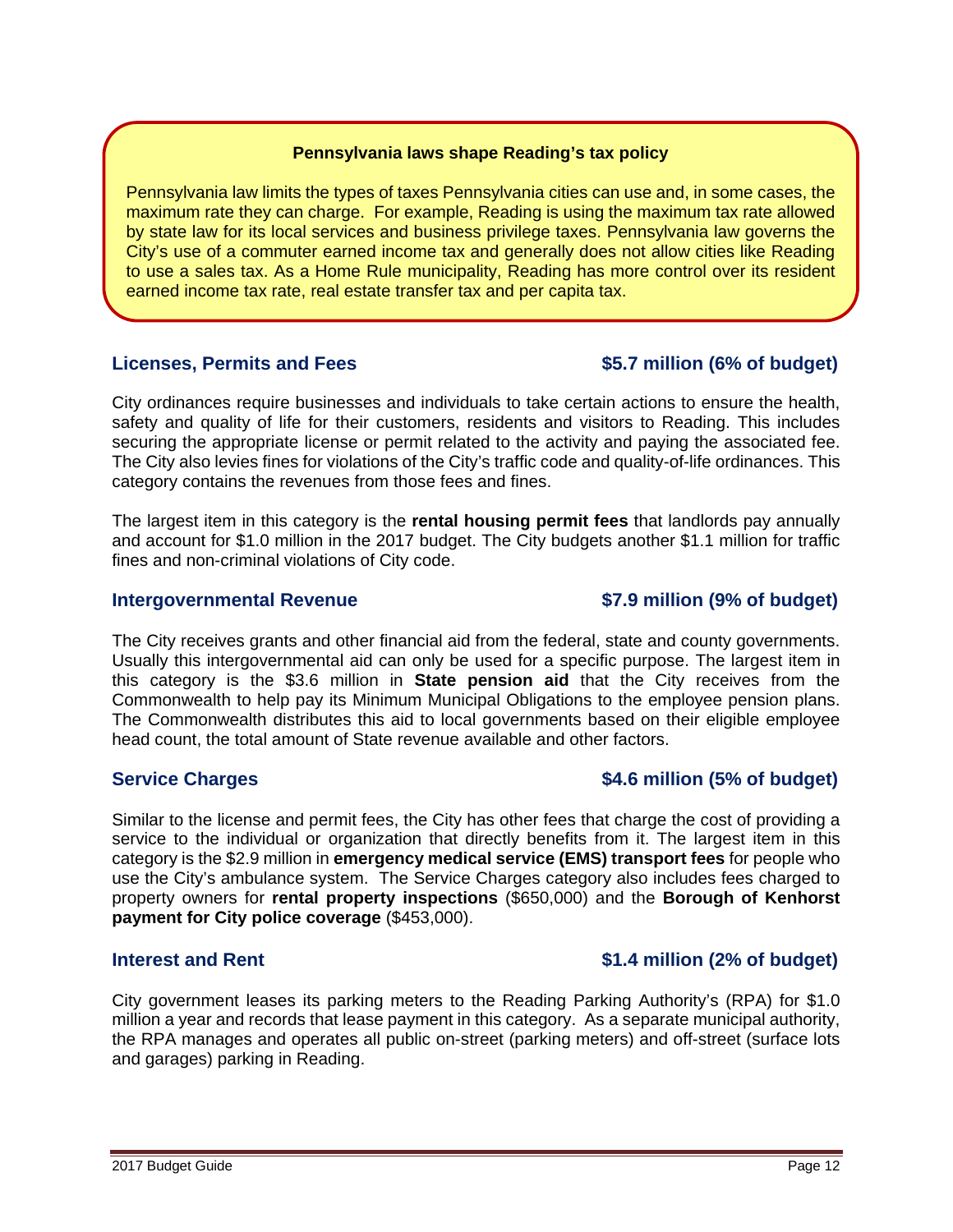### **Other Revenues \$5.5 million (6% of budget)**

This is a catch-all category for revenues not grouped elsewhere. The largest item is the **contributions that employees make toward the premium costs of their health insurance coverage**, budgeted at \$2.1 million. Employees make these premium contributions each month, separate from any copayments, coinsurance or deductibles that they pay when they receive medical care. City government records the employee contributions as revenue and then records the health insurance claim costs as expenditures<sup>6</sup>. This category also has \$1.1 million to reimburse the General Fund for costs associated with the sewer system.

#### **Transfers into the General Fund \$12.3 million (13% of budget)**

The City transfers money to the General Fund from other funds to support its daily operations. The largest item is the \$9.3 million transfer from the Water Fund, which is a portion of RAWA's lease payment to the City. The contribution amount was recommended in a 2014 report on the Fair Annual Rental Value of the system by Albright College's Center for Excellence in Local Government. The City also transfers \$3.0 million from the Sewer Fund under the terms of a 2005 federal consent decree related to the wastewater treatment plant.

The City plans to use \$850,000 carried over from prior years to support the 2017 operating budget.

#### **Other Funds**

The 2017 budget has eight funds in addition to the General Fund. Please see page 6 for a brief explanation of each fund and their major revenue sources.

|                                   | 2015<br><b>Actual</b> | 2016<br><b>Budget</b> | 2017<br><b>Budget</b> | 2016 to 2017<br>Variance (\$) | 2016 to 2017<br>Variance (%) |
|-----------------------------------|-----------------------|-----------------------|-----------------------|-------------------------------|------------------------------|
| <b>Real Estate Taxes</b>          | 21,246,712            | 23,947,112            | 24,098,454            | 151,342                       | 0.6%                         |
| Act 511 Taxes                     | 28,068,999            | 26,136,058            | 28,765,000            | 2,628,942                     | 10.1%                        |
| <b>Licenses, Permits and Fees</b> | 5,523,643             | 6,198,980             | 5,700,300             | (498, 680)                    | $-8.0\%$                     |
| Intergovernmental                 | 10,900,991            | 8,647,839             | 7,860,994             | (786, 845)                    | $-9.1%$                      |
| <b>Charges for Service</b>        | 4,226,734             | 4,628,823             | 4,577,668             | (51, 155)                     | $-1.1\%$                     |
| <b>Interest and Rent</b>          | 1,395,454             | 1,380,000             | 1,436,000             | 56,000                        | 4.1%                         |
| <b>Other Revenues</b>             | 4,843,188             | 5,375,514             | 5,541,500             | 165,986                       | 3.1%                         |
| <b>Transfers</b>                  | 12,275,000            | 12,275,000            | 12,275,000            | 0                             | $0.0\%$                      |
| Carryover from prior year         | $\Omega$              | 957,015               | 850,000               | (107, 015)                    | $-11.2%$                     |
| <b>General Fund Total</b>         | 88,480,721            | 89,546,341            | 91,104,916            | 1,558,575                     | 1.7%                         |
| Shade Tree Fund                   | 280,897               | 251,554               | 251,923               | 369                           | 0.1%                         |

#### **Revenues – All Budgeted Funds**

<span id="page-13-0"></span><sup>&</sup>lt;sup>6</sup> Please see page 16 for more discussion of the City's fringe benefit costs.  $\overline{\phantom{a}}$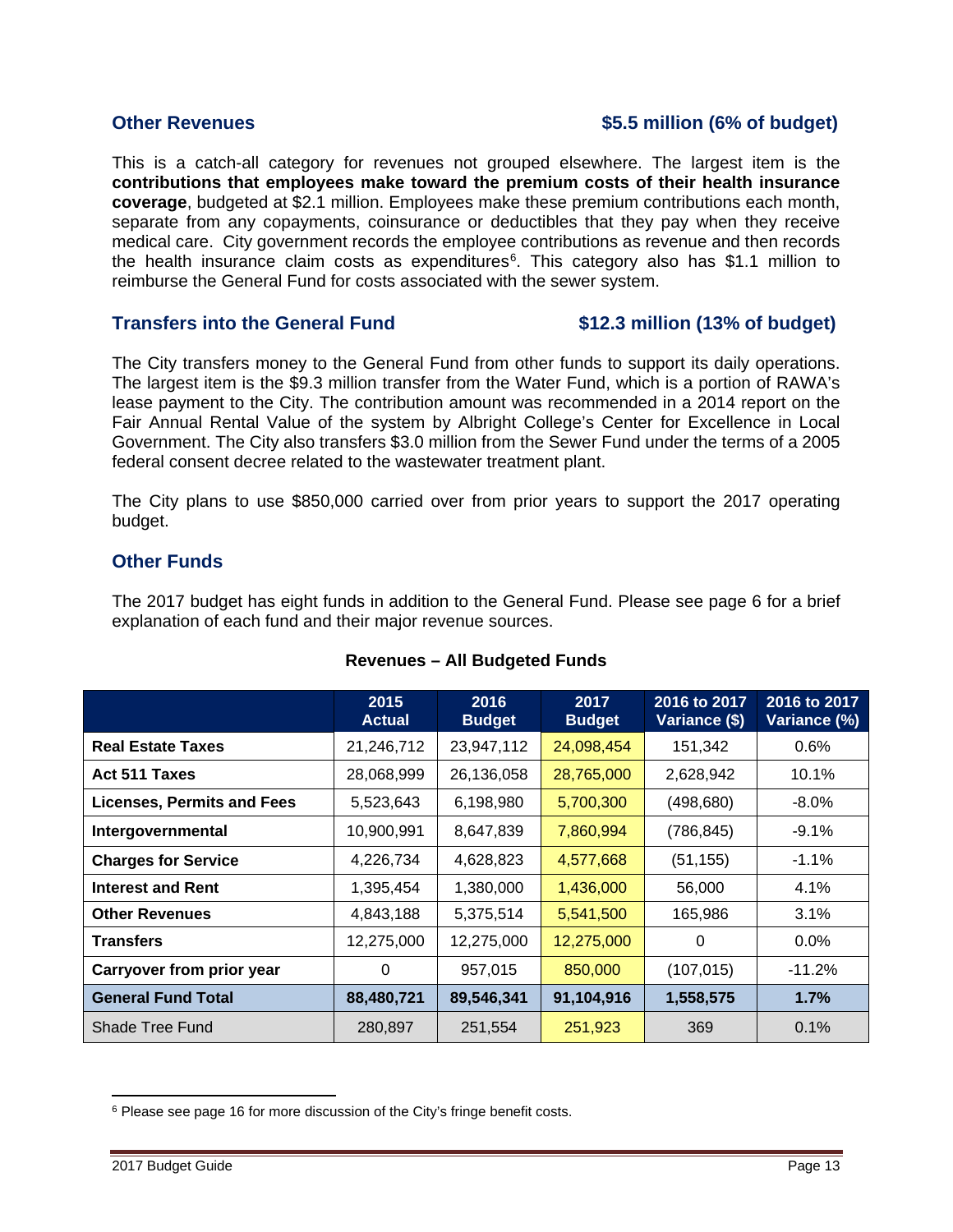|                                | 2015<br><b>Actual</b> | 2016<br><b>Budget</b> | 2017<br><b>Budget</b> | 2016 to 2017<br>Variance (\$) | 2016 to 2017<br>Variance (%) |
|--------------------------------|-----------------------|-----------------------|-----------------------|-------------------------------|------------------------------|
| Liquid Fuels Fund <sup>7</sup> | 1,665,545             | 1,800,000             | 2,551,500             | 751,500                       | 41.8%                        |
| Water Fund                     | 12,210,168            | 11,751,488            | 11,812,997            | 61,509                        | 0.5%                         |
| Self-Insurance Fund            | 3,079,745             | 3,663,242             | 3,785,013             | 121,771                       | 3.3%                         |
| Sewer Fund                     | 19,308,811            | 25,428,051            | 25,981,880            | 553,829                       | 2.2%                         |
| <b>Sewer Retail Fund</b>       | 22,259,991            | 22,160,408            | 23,066,430            | 906,022                       | 4.1%                         |
| Recycling/Trash Fund           | 6,207,869             | 5,948,505             | 6,199,302             | 250,797                       | 4.2%                         |
| Capital Fund <sup>8</sup>      | 107                   | 1,972,488             | 3,365,527             | 1,393,039                     | 70.6%                        |
| <b>Total Revenues</b>          | 153,493,855           | 162,522,077           | 168,119,488           | 5,597,411                     | 3.4%                         |

 $\overline{\phantom{a}}$ 

<span id="page-14-0"></span><sup>&</sup>lt;sup>7</sup> Starting in 2017, the City is budgeting money carried over from the prior year in the Liquid Fuels Fund as a revenue. That accounts for the \$751,500 difference relative to 2016 revenues.

<span id="page-14-1"></span><sup>&</sup>lt;sup>8</sup> Starting in 2017, the City is budgeting money carried over from the prior year in the Liquid Fuels Fund as a revenue. That accounts for the \$751,500 difference relative to 2016 revenues.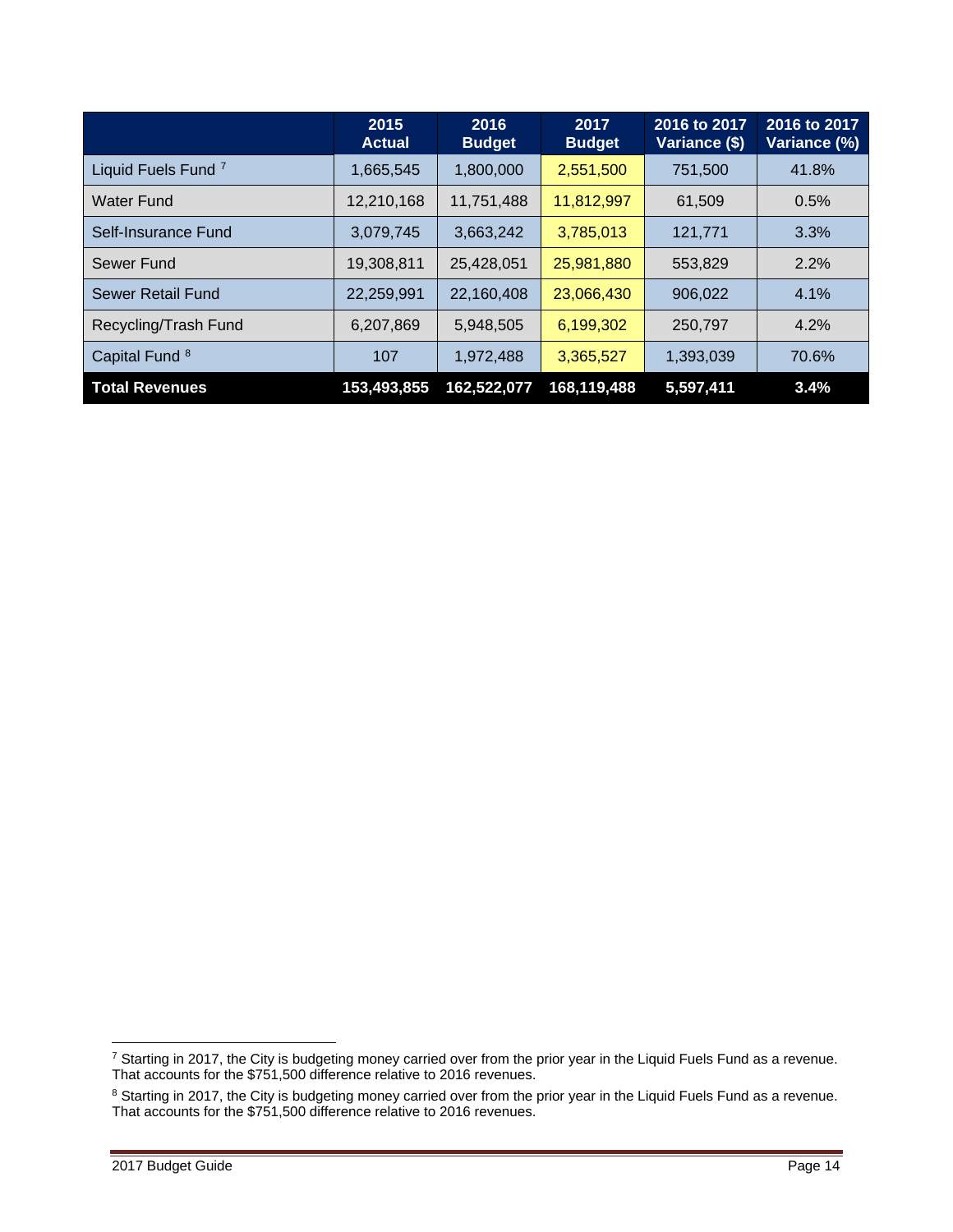## <span id="page-15-0"></span>**Expenditures: How does City government spend its money?**

Reading's City government is responsible for public safety, public works and community development functions that touch the everyday lives of Reading residents, business owners, commuters and visitors. City government is responsible for collecting and managing the money that fund these services in accordance with Pennsylvania law, City ordinances and resident preferences. And City government has internally focused functions, like human resources and purchasing, that are integral to most large organizations.

By its nature, City government is labor intensive, especially for the operations supported by the General Fund. Therefore Reading, like many other cities, makes most of its General Fund expenditures on the employees who deliver municipal services. Personnel expenditures cover employee salaries and wages and other forms of cash compensation, like overtime. They also cover employee benefits, like employer-provided health insurance or the City government's annual contribution to the three employee pension plans.

This section describes the major expenditure categories in the City's General Fund so the reader can understand how the City spends the money it collects and how much it expects to spend in 2017. This section first describes the City's expenditures by category, cutting across departmental boundaries. The next takes a closer look at the department by department allocation.



### **General Fund Expenditures by Category**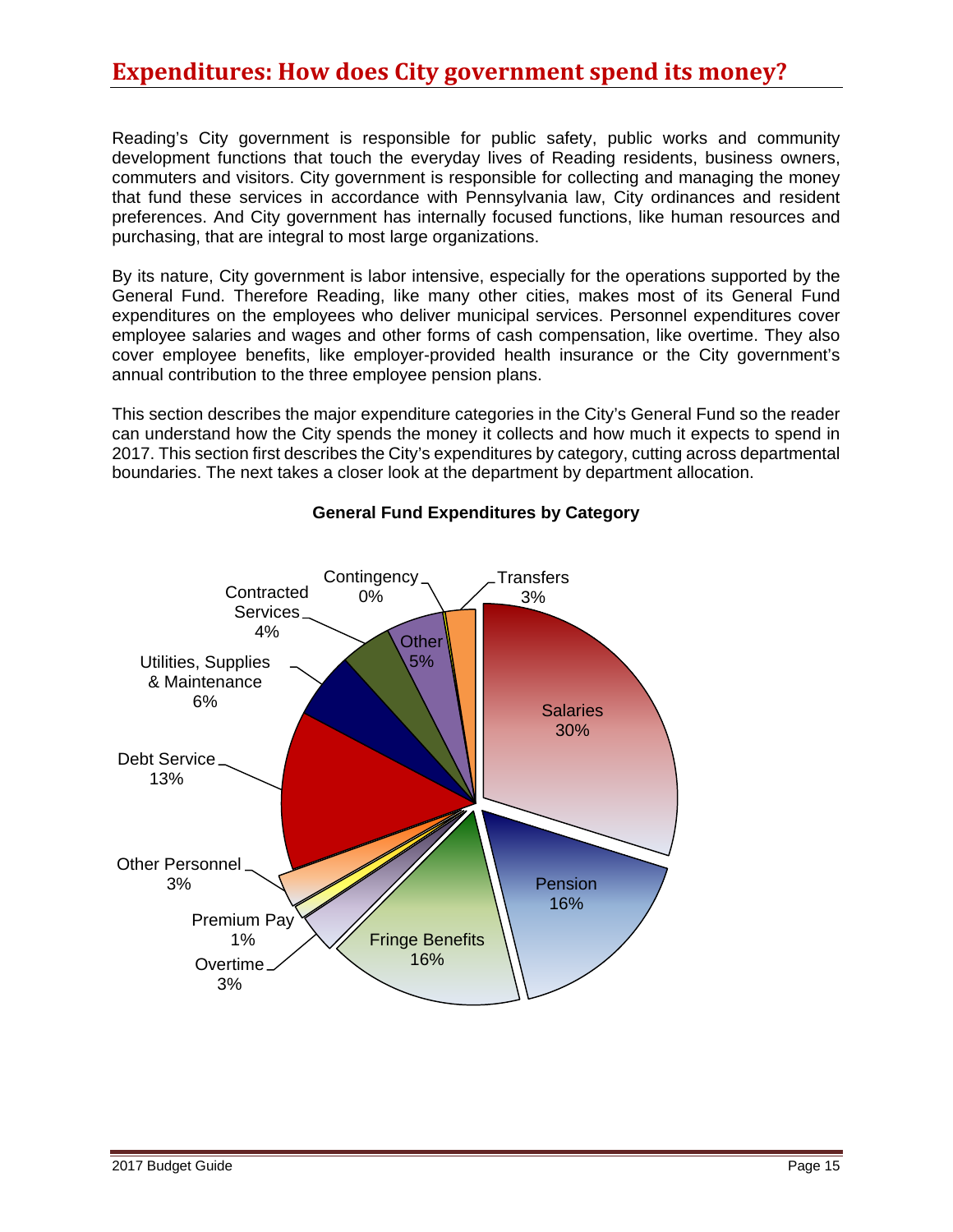| <b>Fringe Benefits</b>                                                                                                                                                                                                                                                                                                                                                                                                                                                                                                   | 12,107,674 | 14,122,642 | 14,834,469 | 711,827    | 5.0%     |  |  |  |  |
|--------------------------------------------------------------------------------------------------------------------------------------------------------------------------------------------------------------------------------------------------------------------------------------------------------------------------------------------------------------------------------------------------------------------------------------------------------------------------------------------------------------------------|------------|------------|------------|------------|----------|--|--|--|--|
| Overtime                                                                                                                                                                                                                                                                                                                                                                                                                                                                                                                 | 2,987,714  | 2,960,775  | 2,934,520  | (26, 255)  | $-0.9%$  |  |  |  |  |
| Premium Pay                                                                                                                                                                                                                                                                                                                                                                                                                                                                                                              | 963,991    | 1,006,177  | 990,713    | (15, 464)  | $-1.5\%$ |  |  |  |  |
| <b>Other Personnel</b>                                                                                                                                                                                                                                                                                                                                                                                                                                                                                                   | 1,703,473  | 2,316,131  | 2,492,118  | 175,987    | 7.6%     |  |  |  |  |
| Debt Service                                                                                                                                                                                                                                                                                                                                                                                                                                                                                                             | 11,904,180 | 12,553,772 | 12,065,128 | (488, 644) | $-3.9%$  |  |  |  |  |
| Utilities, Supplies & Maintenance                                                                                                                                                                                                                                                                                                                                                                                                                                                                                        | 4,134,600  | 4,616,163  | 5,030,708  | 414,545    | $9.0\%$  |  |  |  |  |
| <b>Contracted Services</b>                                                                                                                                                                                                                                                                                                                                                                                                                                                                                               | 3,200,144  | 3,591,034  | 3,885,699  | 294,665    | 8.2%     |  |  |  |  |
| Other                                                                                                                                                                                                                                                                                                                                                                                                                                                                                                                    | 4,858,267  | 3,488,532  | 4,346,338  | 857,806    | 24.6%    |  |  |  |  |
| Contingency                                                                                                                                                                                                                                                                                                                                                                                                                                                                                                              | 0          | 0          | 181,646    | 181,646    | N/A      |  |  |  |  |
| <b>Transfers</b>                                                                                                                                                                                                                                                                                                                                                                                                                                                                                                         | 2,415,498  | 3,036,045  | 2,281,920  | (754, 125) | $-24.8%$ |  |  |  |  |
| <b>Total General Fund</b>                                                                                                                                                                                                                                                                                                                                                                                                                                                                                                | 84,124,909 | 89,546,341 | 91,104,916 | 1,558,575  | 1.7%     |  |  |  |  |
| <b>Cash Compensation for Full-Time Employees</b><br>\$31.1 million (34% of budget)<br>The first six categories in the table above are related to employee compensation at a total<br>budgeted cost of \$63.3 million in 2017. <b>Salaries</b> for full-time employees account for about 30<br>percent of total General Fund expenditures. Other forms of cash compensation include payments<br>for working overtime (\$2.9 million) and premium payments for working holidays or longevity<br>$($1.0 \text{ million})$ . |            |            |            |            |          |  |  |  |  |

**2015 Actual**

**2016 Budget**

Salaries 26,644,829 27,616,859 27,175,897 (440,962) -1.6% Pension 13,204,538 | 14,238,211 | 14,885,760 | 647,549 | 4.5%

**2017 Budget**

**2016 to 2017 Variance (\$)**

**2016 to 2017 Variance (%)**

### **City Pension Contribution \$14.9 million (16% of budget)**

The City has three employee pension plans – one for police, one for firefighters and one for all other employees. By Pennsylvania law the City is required to make annual contributions to those plans, which are calculated by the City and reviewed by an external actuary. The City's contribution is based on the actuary's biennial review of the pension plans' assets, liabilities and other factors that determine plan funding levels. The \$14.9 million pension contribution budgeted in the General Fund for 2017 is the City's full contribution to the police and fire plans and most of the contribution for the non-uniformed employees. Other funds, like the sewer fund, cover the rest of the non-uniformed employee plan contribution.

### **Fringe Benefits \$14.8 million (16% of budget)**

City government provides **medical, prescription drug, dental, vision and life insurance coverage to its current employees.** The City and its employees share the premium costs for medical and prescription drug coverage, with the City paying the majority of those costs. Employees usually pay the full premium costs for dental and vision coverage and then may pay other costs through copayments, coinsurance or deductibles when they receive medical care.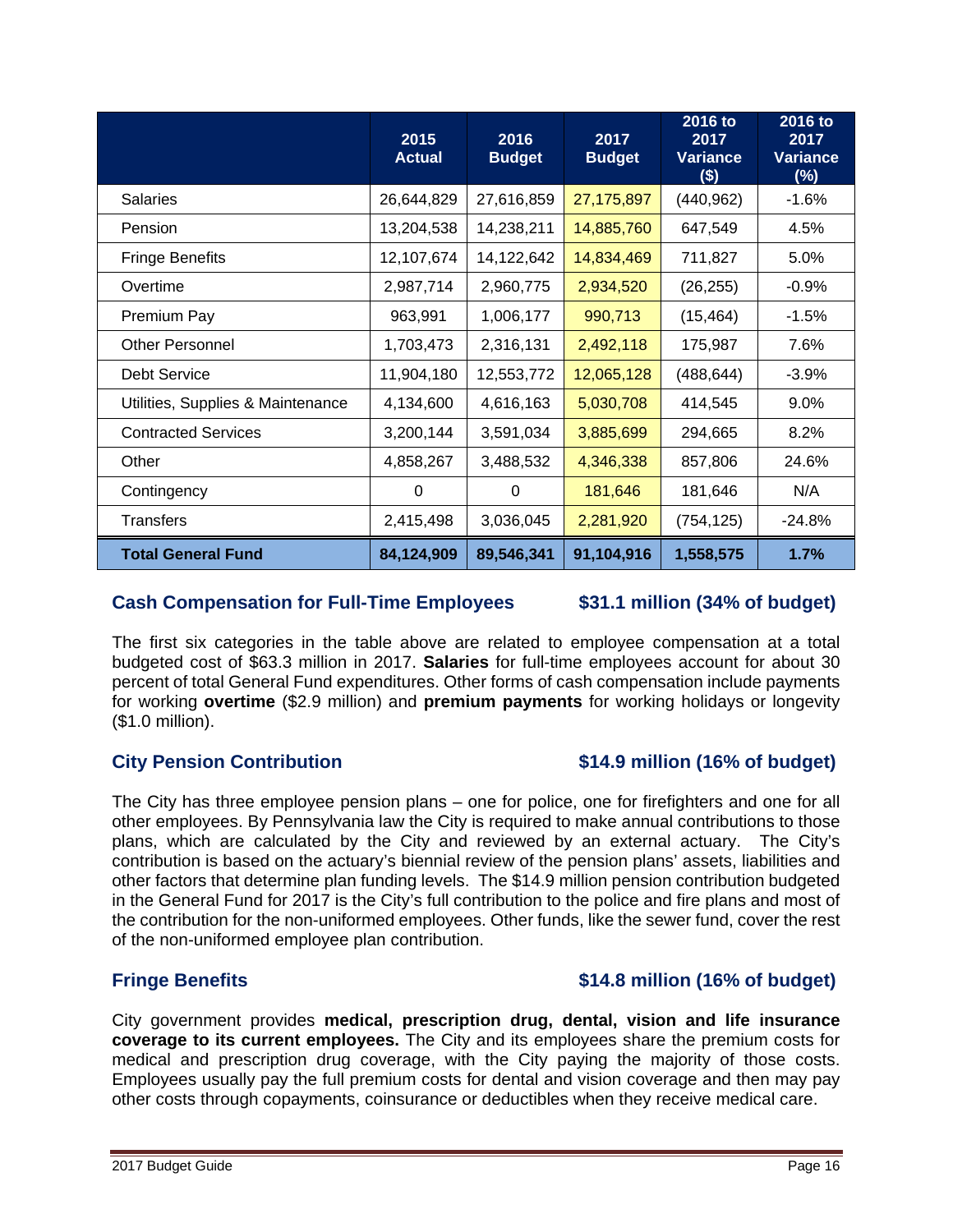The City also provides **medical and prescription drug coverage for retired employees** and their spouses until they reach age 65 and are eligible for Medicare. Retired employees may also share the premium costs associated with their insurance coverage depending on their date of retirement and the terms of their collective bargaining agreements.

The City is self-insured so it pays the actual cost of claims until the cost of a single illness or injury reaches \$150,000 at which point the City has additional "stop loss" coverage. If the total claim costs are higher than budgeted for the year, then the City may spend more than the \$14.8 million budgeted in the General Fund. If total claim costs are lower than budgeted for the year, then the City may spend less than \$14.8 million.

The City budgets the full cost of these benefits for active and retired employees, including the employee's portion. Then the City records the employee premium contributions as revenue in the General Fund.

#### **Other Personnel Costs \$2.5 million (3% of budget)**

This is mostly the City's share of federal payroll taxes or wages for temporary, seasonal or parttime employees.

#### **Debt Service budget**) **and Service <b>312.1 million (13% of budget)**

The City budgets \$12.1 million in the General Fund to make principal and interest payments on its debt. The City budgets another \$17.9 million in its Sewer and Sewer Retail Funds to repay debt related to that system and the wastewater treatment plant project.

### **Utilities, Supplies and Maintenance \$5.0 million (6% of budget)**

The largest individual line items in this category cover the City's spending on **street lighting** (\$1.2 million), **telephones** (\$620,000), **light and power** at City facilities (\$479,000 combined) and **motor vehicle gasoline** (\$398,000 combined). This category also includes several smaller line items for supplies, maintenance agreements or repairs.

### **Contracted Services \$3.9 million (4% of budget)**

This category covers many of the arrangements where the City pays another organization to provide service under a contractual agreement. The largest subset of these contracts are with **tax collection agencies** that collect earned income, business privilege and other taxes on behalf of the City (\$596,000). Other large items in this category include Public Works' contracts for **building repairs** (\$574,000), the City's contribution to the **Reading Recreation Commission** (\$500,000), and Police's **telecommunication contracts** (\$275,000).

### **Other Operating Expenses 64.3 million (5% of budget)**

This is a catch-all category for expenditures not grouped elsewhere. The largest individual items are an allocation for **demolition and roof replacements** (\$1.0 million), the **contribution to the Reading Public Library** (\$362,000) and **information technology machinery and equipment** (\$338,000).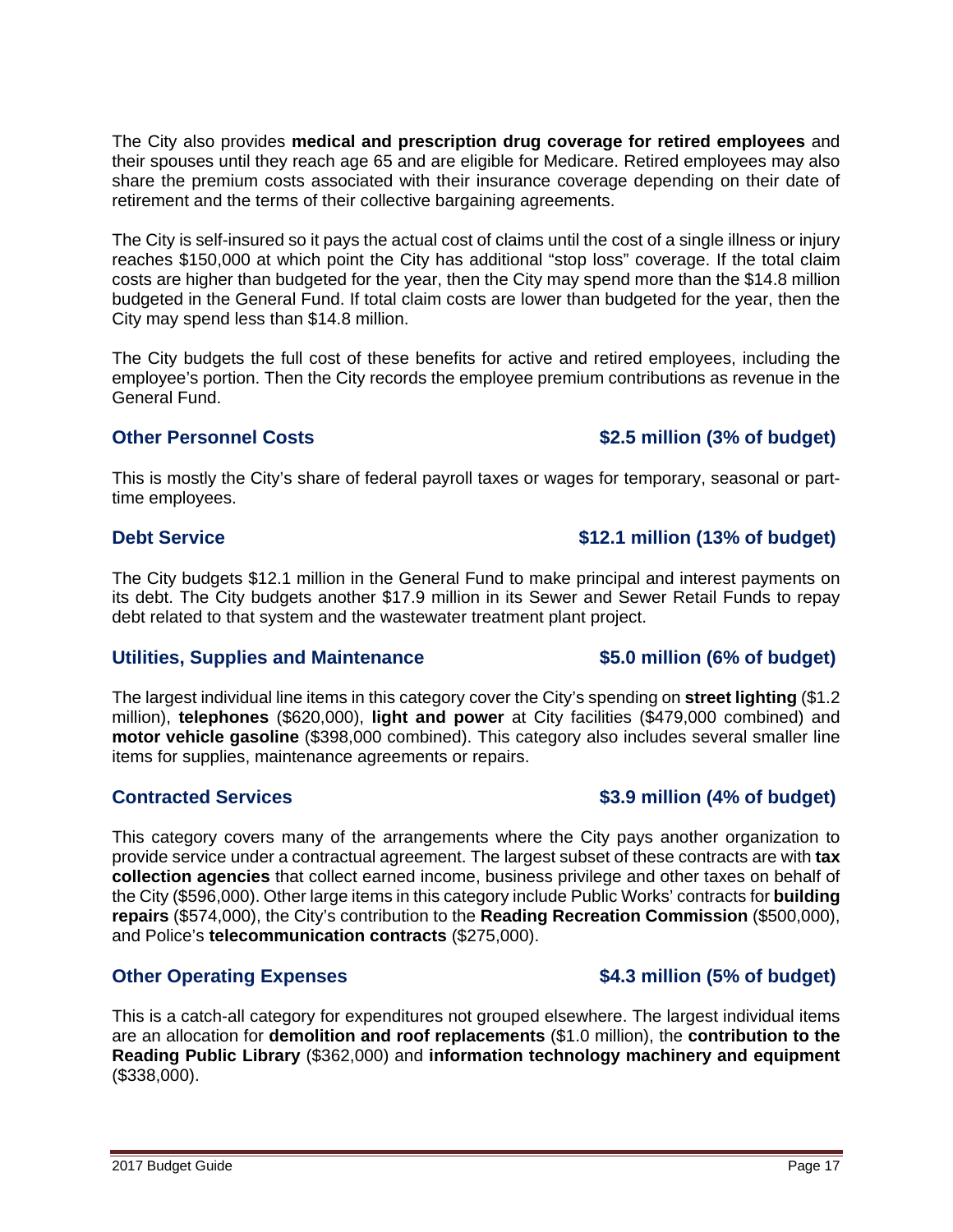#### **Transfers out of the General Fund \$2.3 million (3% of budget)**

Just as the City transfers money into the General Fund from other funds to support its daily operations, the opposite is also true. The largest item in this category is the **transfer to the Self-Insurance Fund** where the City pays claims for worker's compensation, general liability and property damage.

In 2015 the City built a \$2.3 million **contingency** into its budget to handle any unanticipated shortfalls. The 2016 budget did not have any contingency and the 2017 budget has a small one (\$182,000).

#### **Other Funds**

The 2017 budget has eight funds in addition to the General Fund. Please see page 6 for a brief explanation of each fund and their major expenditures.

|                                   | 2015 Actual    | 2016 Budget    | 2017 Budget   | 2016 to 2017<br>Variance (\$) | 2016 to 2017<br>Variance (%) |
|-----------------------------------|----------------|----------------|---------------|-------------------------------|------------------------------|
| <b>Salaries</b>                   | 26,644,829     | 27,616,859     | 27,175,897    | (440, 962)                    | $-1.6%$                      |
| Pension                           | 13,204,538     | 14,238,211     | 14,885,760    | 647,549                       | 4.5%                         |
| <b>Fringe Benefits</b>            | 12,107,674     | 14,122,642     | 14,834,469    | 711,827                       | 5.0%                         |
| Overtime                          | 2,987,714      | 2,960,775      | 2,934,520     | (26, 255)                     | $-0.9%$                      |
| Premium Pay                       | 963,991        | 1,006,177      | 990,713       | (15, 464)                     | $-1.5%$                      |
| Other Personnel                   | 1,703,473      | 2,316,131      | 2,492,118     | 175,987                       | 7.6%                         |
| <b>Debt Service</b>               | 11,904,180     | 12,553,772     | 12,065,128    | (488, 644)                    | $-3.9%$                      |
| Utilities, Supplies & Maintenance | 4,134,600      | 4,616,163      | 5,030,708     | 414,545                       | 9.0%                         |
| <b>Contracted Services</b>        | 3,200,144      | 3,591,034      | 3,885,699     | 294,665                       | 8.2%                         |
| Other                             | 4,858,267      | 3,488,532      | 4,346,338     | 857,806                       | 24.6%                        |
| Contingency                       | $\overline{0}$ | $\overline{0}$ | 181,646       | 181,646                       | N/A                          |
| <b>Transfers</b>                  | 2,415,498      | 3,036,045      | 2,281,920     | (754, 125)                    | $-24.8%$                     |
| <b>General Fund</b>               | 84,124,909     | 89,546,341     | 91,104,916    | 1,558,575                     | 1.7%                         |
| Shade Tree Fund                   | 234,538        | 438,128        | 251,923       | (186, 205)                    | $-73.9%$                     |
| <b>Liquid Fuels Fund</b>          | 791,415        | 1,800,000      | 2,551,500     | 751,500                       | 29.5%                        |
| <b>Water Fund</b>                 | 12,623,441     | 11,751,488     | 11,812,997    | 61,509                        | 0.5%                         |
| Self-Insurance Fund               | 3,569,301      | 3,663,242      | 3,785,013     | 121,771                       | 3.2%                         |
| Sewer Fund                        | 25,450,625     | 25,428,051     | 28,665,280    | 3,237,229                     | 11.3%                        |
| Sewer Retail Fund                 | 11,586,148     | 22,160,408     | 23,066,430    | 906,022                       | 3.9%                         |
| Recycling/Trash Fund              | 5,579,534      | 5,948,505      | 6,199,302     | 250,797                       | 4.0%                         |
| <b>Capital Fund</b>               | 97,110         | 2,889,738      | 3,365,527     | 475,789                       | 14.1%                        |
| <b>Total Expenditures</b>         | \$144,057,021  | \$163,625,901  | \$170,802,888 | \$7,176,987                   | 4.2%                         |

### **Expenditures – All Budgeted Funds**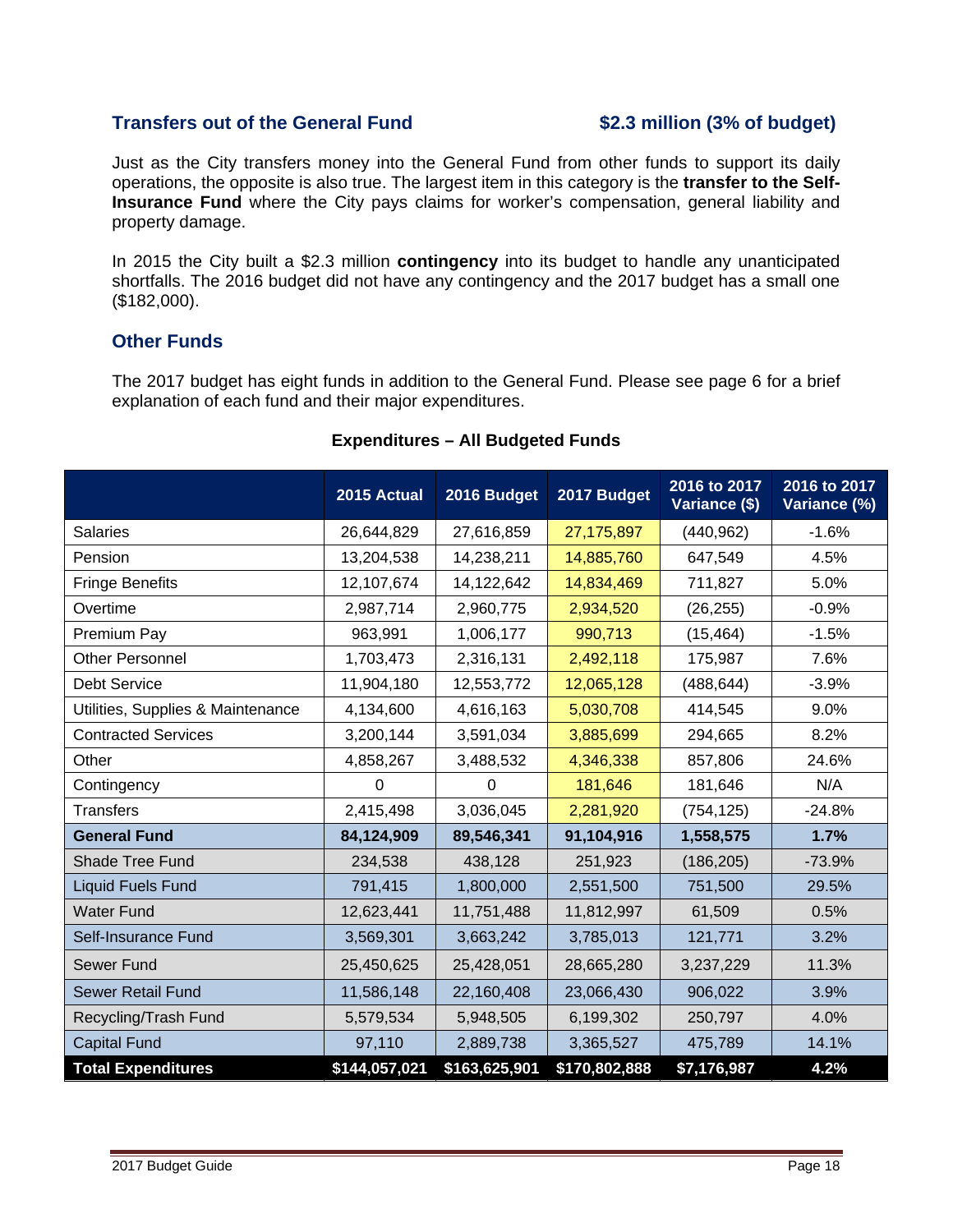## <span id="page-19-0"></span>**Spending by Department[9](#page-19-1)**

Public safety accounts for the majority of Reading City government's spending in its General Fund, as it does in most Pennsylvania cities. The Police Department has the largest budget within the General Fund at \$35.8 million and the Fire Department, which includes ambulance service, is next with \$18.3 million. Public Works has \$8.2 million in the General Fund, excluding much larger amounts allocated for sewer and waste water treatment in other funds. The Non-Departmental category shown below is mostly the City's debt service and interfund transfers.



#### **General Fund Expenditures by Department**

*Note: Spending on the following units is combined in "Other" for graphic illustration purposes – Managing Director, City Council, Office of the Mayor, Human Relations Commission, City Auditor, Board of Ethics and Charter Board.*

 $\overline{\phantom{a}}$ 

<span id="page-19-1"></span><sup>9</sup> The 2017 budget allocates information technology costs to the departments that use those services, which is reflected in the graph below and throughout this document. Other City documents may show IT costs grouped together within the Department of Administrative Services, which would make the budget for Administrative Services larger and the budgets for other departments smaller.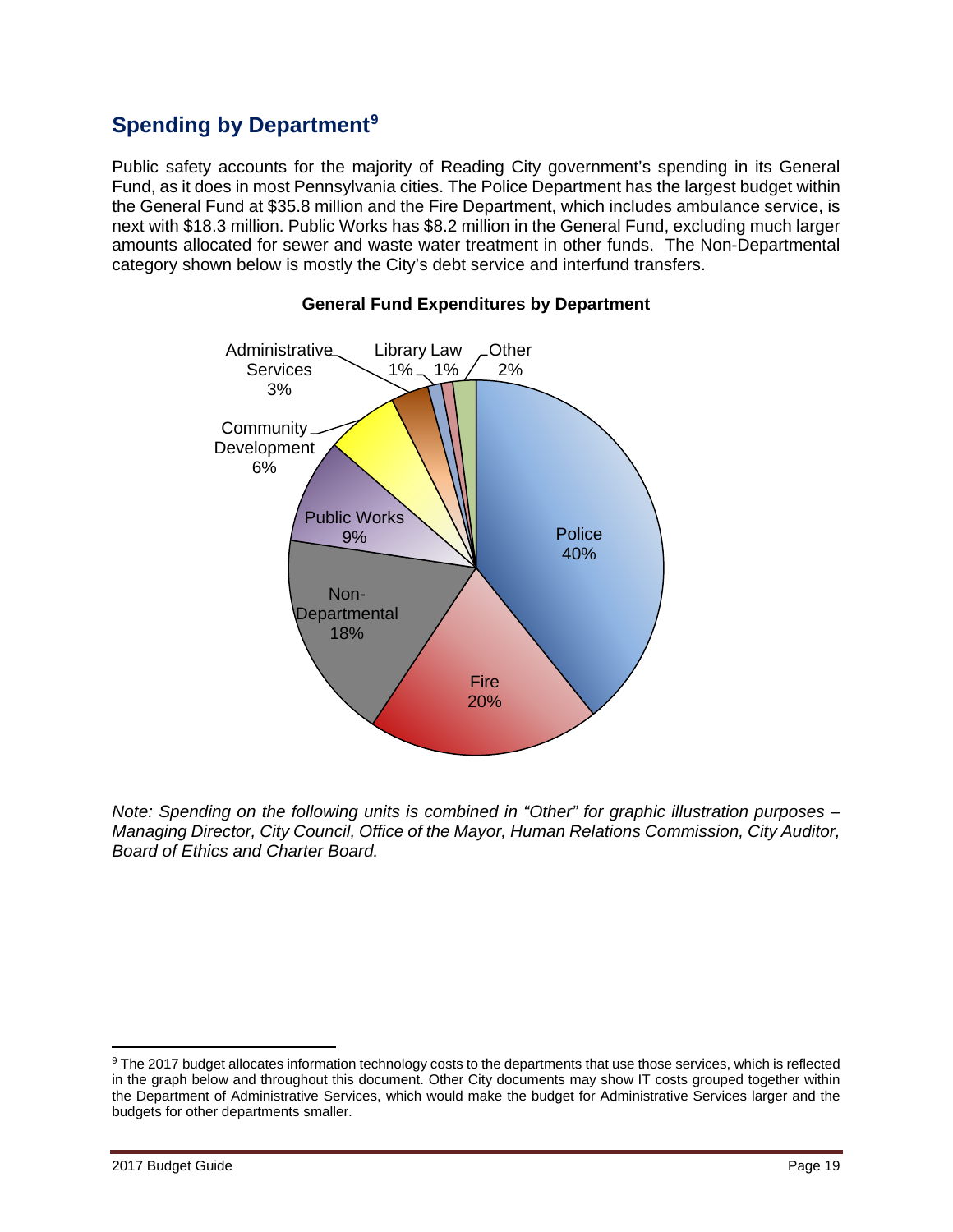#### **General Fund Expenditures by Department 2016 Budget 2017 Budget Variance**

<span id="page-20-0"></span>Police 20 1.0% 35,390,292 35,756,412 366,120 1.0% Fire and Rescue Services  $17,785,221$   $18,270,556$  485,335 2.7% Non-Departmental 17,594,000 16,429,208 (1,164,792) -6.6% Public Works **7,774,936 8,229,473** 454,537 **5.8%** Community Development 14,760,461 5,681,306 920,845 19.3% Administrative Services 1 3,011,466 2,951,978 (59,488) -2.0% Library 6.1 (1995) 1948,533 1,062,078 213,545 25.2%

| <b>General Fund Total</b>     | 89,546,341 | 91,104,916 | 1,558,575 | 1.7%  |
|-------------------------------|------------|------------|-----------|-------|
| Board of Ethics/Charter Board | 50,000     | 60,000     | 10,000    | 20.0% |
| <b>City Auditor</b>           | 185,852    | 192,572    | 6,720     | 3.6%  |
| Human Relations Commission    | 214,419    | 227,921    | 13,502    | 6.3%  |
| Office of the Mayor           | 261,069    | 430,073    | 169,004   | 64.7% |
| <b>City Council</b>           | 391,239    | 430,460    | 39,221    | 10.0% |
| <b>Managing Director</b>      | 399,740    | 478,939    | 79,199    | 19.8% |
| Law                           | 879,113    | 903,940    | 24,827    | 2.8%  |

Within the General Fund, City government is divided into five operating departments that report to the Managing Director who reports to the Mayor. The responsibilities of those operating departments are briefly described below.

### **Police \$35.8 million (40% of budget)**

The Reading Police Department handles law enforcement responsibilities such as patrol, criminal investigation and emergency dispatch for police-related calls. The Department also oversees the part-time school crossing guards.

The Reading Fire and Rescue Services Department is responsible for fire suppression, fire prevention, special rescue and emergency medical services. In addition to fire and EMS calls, the Department responds to incidents involving hazardous materials and motor vehicle accidents.

### **Public Works (Operations) \$8.2 million (9% of budget)**

The Public Works Department has four divisions – Operations, Wastewater, Utilities and Solid Waste. Only the Operations Division's spending is budgeted within the General Fund. Operations handles repair and maintenance for the buildings, streets, bridges, parks and other public spaces owned by City government. It also has the municipal garage for City government's vehicles.

### Fire and Rescue services **\$18.3** million (20% of budget)

**(\$)**

**Variance (%)**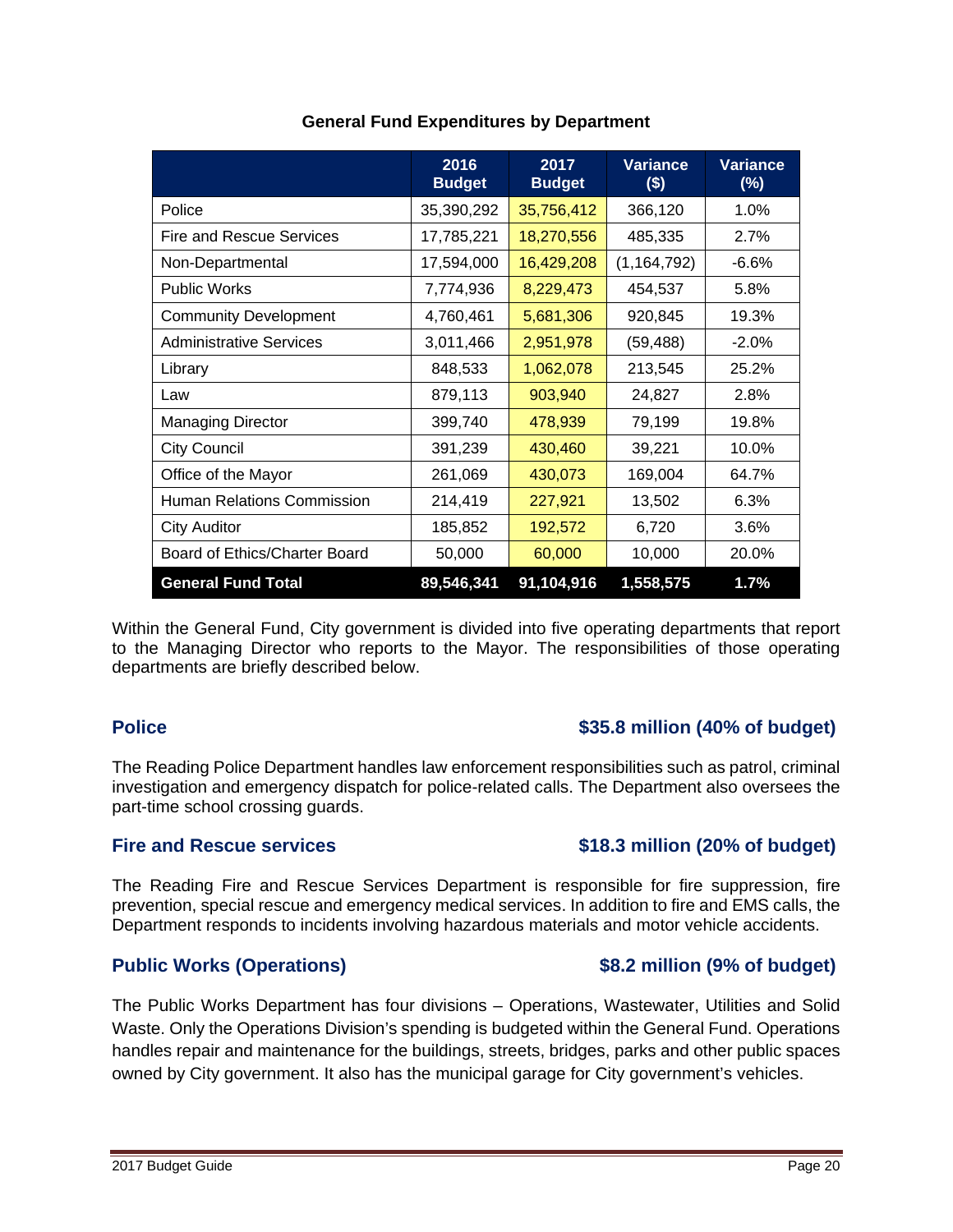### **Community Development \$5.7 million (6% of budget)**

Community Development works to ensure the City's business owners, landlords and residents maintain their properties in accordance with community and legal guidelines. This includes zoning, code enforcement, land use planning, historical preservation, rental housing inspection, building plan review and trade licensing functions. The Department also works to promote economic and community development in Reading and oversees City government's use of its federal Community Development Block Grant (CDBG) funding.

#### Administrative Services **6.1 and 53.0 million (3% of budget)**

The Department of Administrative Services manages the City's finances (budgeting, accounting and treasury functions), purchasing, human resources and information technology. The Department also manages the Citizens Service Center that is the primary means for handling citizen inquiries related to issues other than public safety.

In addition to these operating departments, **City Council** holds the legislative powers of the City and the **City Auditor** has oversight of City government finances independent of the Mayor and Council. Led by the City Solicitor, the **Law Department** provides legal services for the Mayor, City Council and the operating departments.

The **Reading Public Library** is governed by a Board of Directors with the City government, County government and the Reading Public Library Corporation each appointing five members. The Reading Public Library is part of the larger Berks County Public Library System and has its own budget separate of City government. While the Library Board oversees day-to-day operations, City government owns the four library facilities and employs 10 of the employees at the Reading Public Library.

Please see page 8 for an organizational chart of City Government.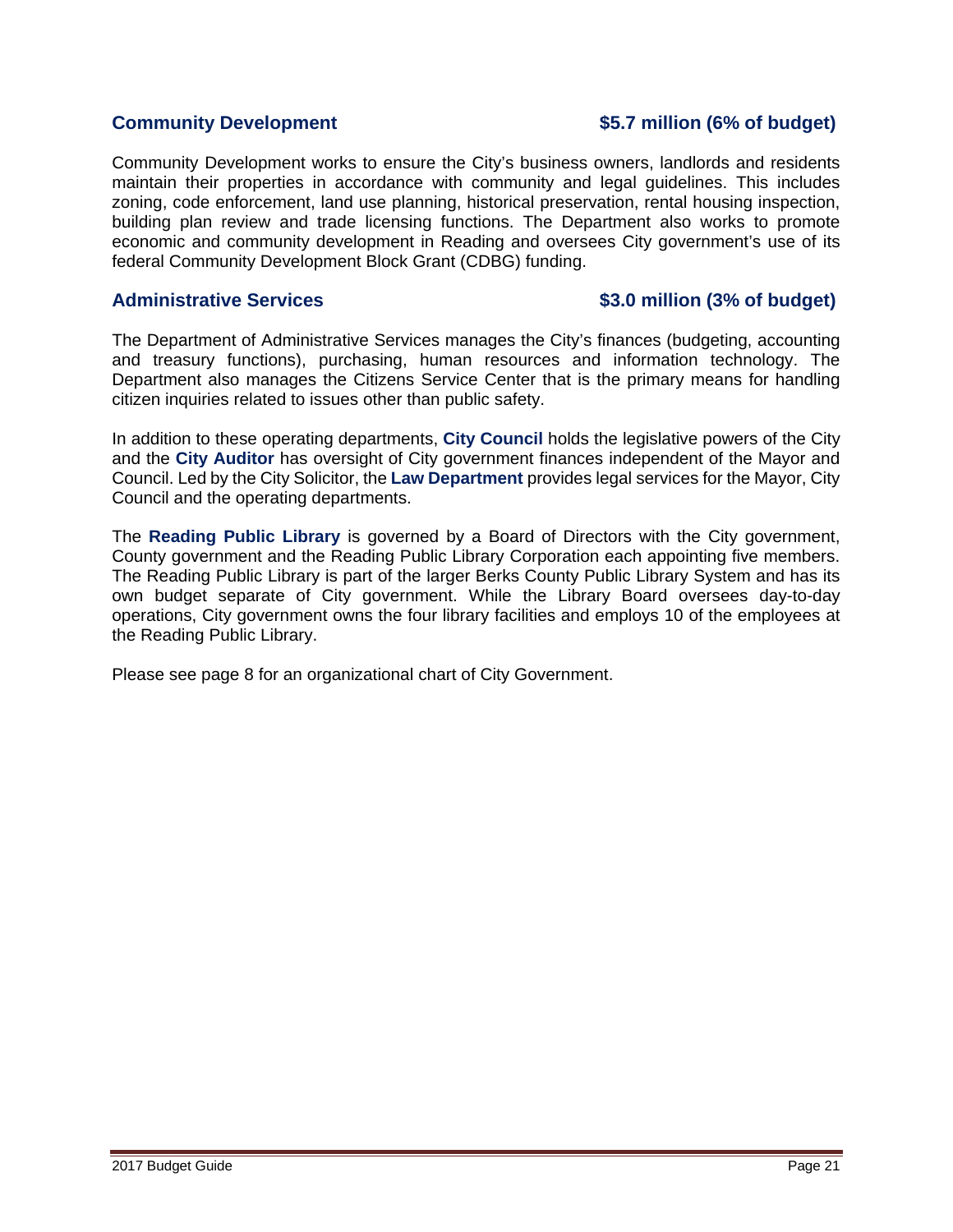## <span id="page-22-2"></span><span id="page-22-1"></span><span id="page-22-0"></span>**Head count: How many full-time positions does the City government have?**

The tables below show the total number of budgeted full-time positions in each department since 2012 according to the position ordinances passed each year. Some positions are listed within the General Fund, but another fund actually pays the employee's compensation. The City also has part-time positions not shown here.

| <b>General Fund Division</b>                     | 2012<br><b>Full-time</b> | 2013<br><b>Full-time</b> | 2014<br><b>Full-time</b> | 2015<br><b>Full-time</b> | 2016<br>Full-time <sup>10</sup> | 2017<br><b>Full-time</b> |
|--------------------------------------------------|--------------------------|--------------------------|--------------------------|--------------------------|---------------------------------|--------------------------|
| Office of the Mayor <sup>11</sup>                | 4                        | 4                        | 4                        | 4                        | 4                               | 4                        |
| <b>City Council</b>                              | 3                        | 3                        | 3                        | 3                        | 3                               | 3                        |
| <b>City Auditor</b>                              | 2                        |                          | 2                        |                          | 2                               |                          |
| <b>Managing Director</b>                         | 3                        | 3                        | 3                        | 3                        | 3                               |                          |
| Human Relations Commission                       | 3                        | 3                        | 2                        | 3                        | 2                               |                          |
| Solicitor                                        | 6                        | 6                        | 6                        | 6                        | 6                               | 6                        |
| <b>Director of Administrative Services</b>       | 4                        | 4                        | 4                        | 4                        | 4                               | 4                        |
| Accounting                                       |                          | 7                        | 8                        | 5                        | 5                               |                          |
| <b>Citizens Service Center</b>                   | 13                       | 10                       | 11                       | 10                       | 10                              | 10                       |
| Information Technology                           | 9                        | 9                        | 9                        | 9                        | 9                               |                          |
| <b>Human Resources</b>                           | 3                        |                          |                          |                          |                                 |                          |
| Mailroom                                         |                          |                          | O                        | O                        |                                 |                          |
| Purchasing                                       |                          |                          |                          |                          |                                 |                          |
| <b>Administrative Services subtotal</b>          | 38                       | 35                       | 37                       | 36                       | 36                              | 36                       |
| <b>Public Works Administration</b>               | $\overline{2}$           | $\overline{2}$           | 4                        | 5                        | 8                               | 8                        |
| Garage                                           | 8                        | 8                        | 10                       | 10                       | 10                              | 10                       |
| Engineering                                      |                          | 0                        | 0                        | 0                        | 0                               | 0                        |
| Highways                                         | 18                       | 17                       | 16                       | 15                       | 15                              | 15                       |
| Parks                                            | 9                        | 9                        | 8                        | 8                        | 6                               | 6                        |
| <b>Public Property</b>                           | 6                        | 5                        |                          |                          |                                 | 6                        |
| Recreation                                       | 0                        | 0                        | 0                        | 0                        | 0                               | 0                        |
| <b>Public Works subtotal (General Fund only)</b> | 44                       | 41                       | 45                       | 45                       | 46                              | 45                       |

<sup>10</sup> The 2016 position count comes from the amended ordinance adopted in early 2016.  $\overline{\phantom{a}}$ 

<sup>11</sup> One of the four positions was not funded in 2015.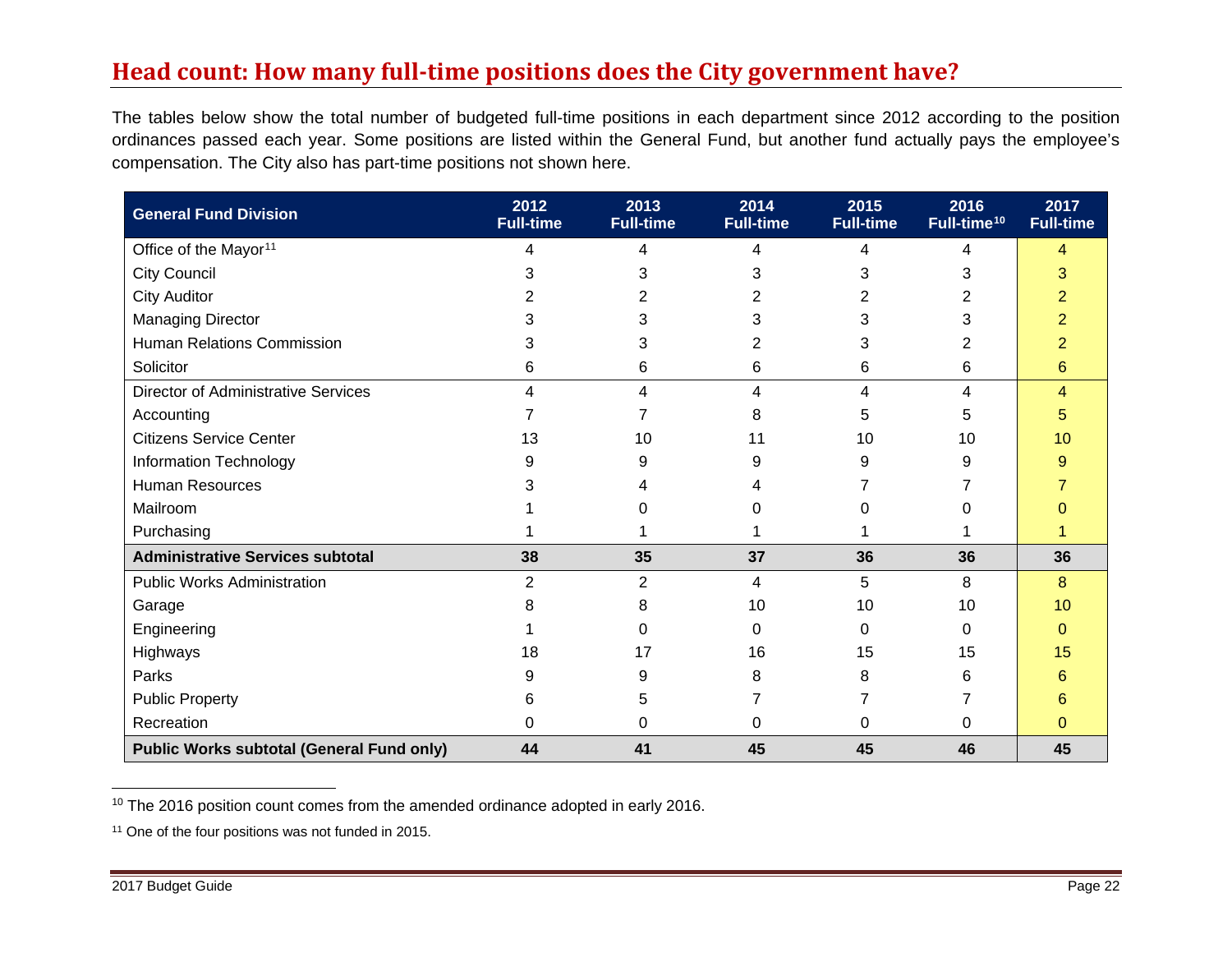<span id="page-23-0"></span>

| <b>General Fund Division</b>                 | 2012<br><b>Full-time</b> | 2013<br><b>Full-time</b> | 2014<br><b>Full-time</b> | 2015<br><b>Full-time</b> | 2016<br>Full-time <sup>10</sup> | 2017<br><b>Full-time</b> |
|----------------------------------------------|--------------------------|--------------------------|--------------------------|--------------------------|---------------------------------|--------------------------|
| Police - Criminal Investigations             | 30                       | 30                       | 29                       | 30                       | 30                              | 30                       |
| Police - Special Services                    | 30                       | 30                       | 29                       | 29                       | 29                              | 29                       |
| Police - Patrol                              | 130                      | 131                      | 133                      | 132                      | 132                             | 132                      |
| Police - Administration                      | 4                        | 3                        | 3                        | 3                        | 3                               | 4                        |
| <b>Police subtotal</b>                       | 194                      | 194                      | 194                      | 194                      | 194                             | 195                      |
| <b>Fire Administration</b>                   | 7                        | 7                        | $\overline{7}$           | 7                        | $\overline{7}$                  | $\overline{7}$           |
| Fire Special Services (Preventive Education) | 4                        | 4                        | 4                        | 4                        | 4                               | 4                        |
| Fire Training <sup>12</sup>                  |                          |                          |                          |                          |                                 |                          |
| Fire Suppression                             | 88                       | 89                       | 109                      | 100                      | 92                              | 92                       |
| Fire EMS                                     | 31                       | 31                       | 31                       | 32                       | 33                              | 33                       |
| <b>Fire subtotal</b>                         | 131                      | 132                      | 152                      | 144                      | 137                             | 137                      |
| <b>Community Development Administration</b>  | $\overline{2}$           | $\overline{2}$           | $\overline{2}$           | 3                        | 3                               | $\overline{2}$           |
| Planning                                     |                          |                          |                          |                          | 0                               | $\Omega$                 |
| <b>Property Maintenance</b>                  | 32                       | 32                       | 32                       | 28                       | 28                              | 28                       |
| <b>Trades</b>                                | 8                        | 7                        | 7                        | 8                        | 8                               | 8                        |
| Zoning                                       | 4                        | 4                        | 4                        | 4                        | 5                               | 5                        |
| <b>Community Development subtotal</b>        | 47                       | 46                       | 46                       | 44                       | 44                              | 43                       |
| Library                                      | 10                       | 10                       | 10                       | 10                       | 10                              | 10                       |
| <b>Total General Fund</b>                    | 485                      | 479                      | 504                      | 494                      | 487                             | 485                      |

 $12$  Fire training functions were part of Special Services until 2012.  $\overline{\phantom{a}}$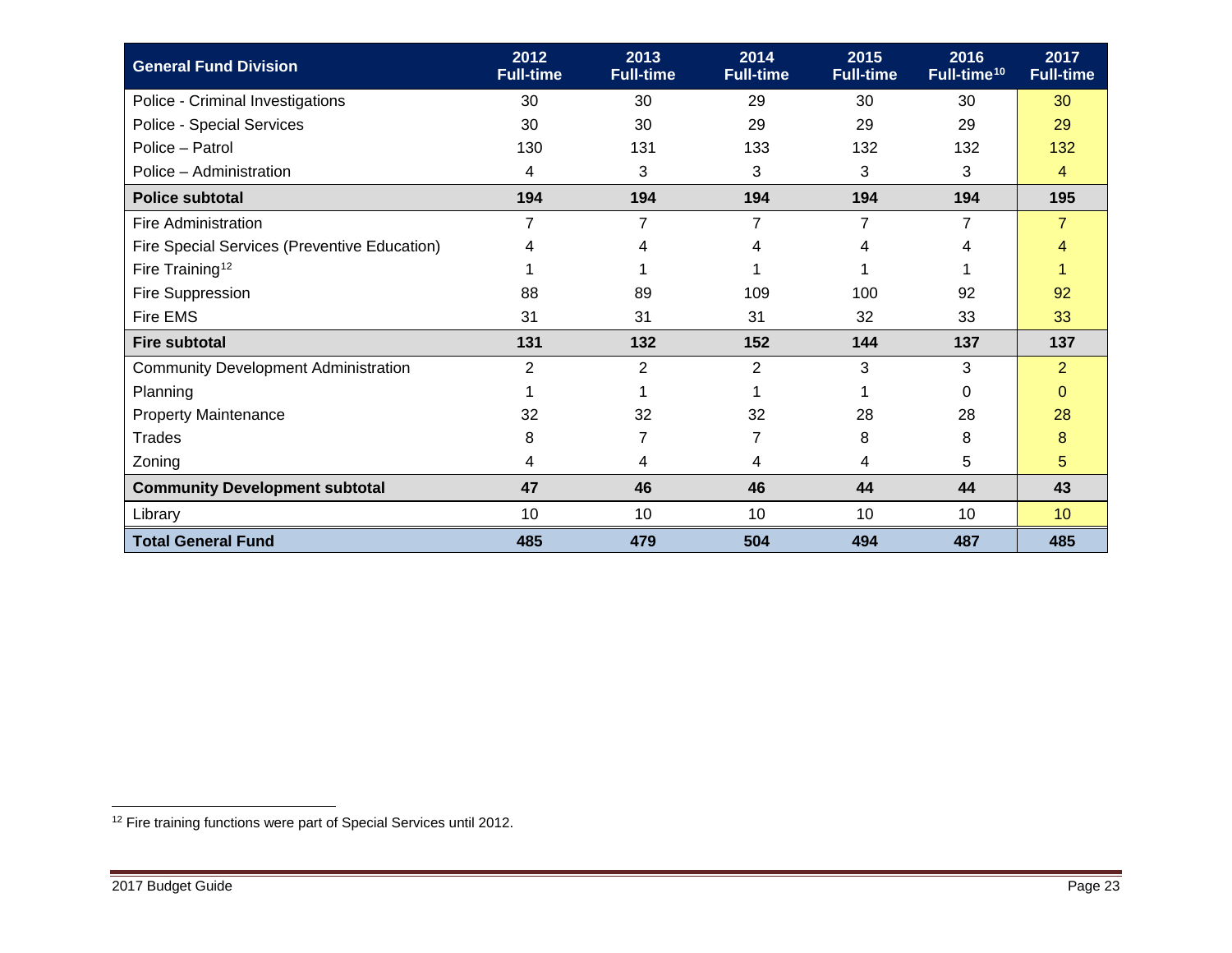| <b>Fund</b>                        | 2012<br><b>Full-time</b> | 2013<br><b>Full-time</b> | 2014<br><b>Full-time</b> | 2015<br><b>Full-time</b> | 2016<br><b>Full-time</b> | 2017<br><b>Full-time</b> |
|------------------------------------|--------------------------|--------------------------|--------------------------|--------------------------|--------------------------|--------------------------|
| Community Development - HUD Funded | 8                        |                          |                          | 6                        | 4                        | 4                        |
| Shade Tree Fund                    | 2                        | $\overline{2}$           | 2                        | $\overline{2}$           | 2                        | $\overline{2}$           |
| Self-Insurance Fund                |                          |                          |                          |                          |                          |                          |
| <b>Sewers</b>                      | 20                       | 21                       | 18                       | 19                       | 19                       | 19                       |
| Wastewater Treatment Plant         | 47                       | 47                       | 45                       | 44                       | 44                       | 44                       |
| Recycling & Trash                  | 15                       | 17                       | 19                       | 18                       | 17                       | 17                       |
| Water                              |                          | 0                        | 0                        | 0                        | 0                        | 0                        |
| Capital Fund                       |                          | $\Omega$                 | 0                        | 0                        | 0                        | $\Omega$                 |
| <b>Total Other Funds</b>           | 93                       | 95                       | 92                       | 90                       | 87                       | 87                       |
|                                    |                          |                          |                          |                          |                          |                          |
| <b>ALL FUNDS</b>                   | 578                      | 574                      | 596                      | 584                      | 574                      | 572                      |

### **Other Funds**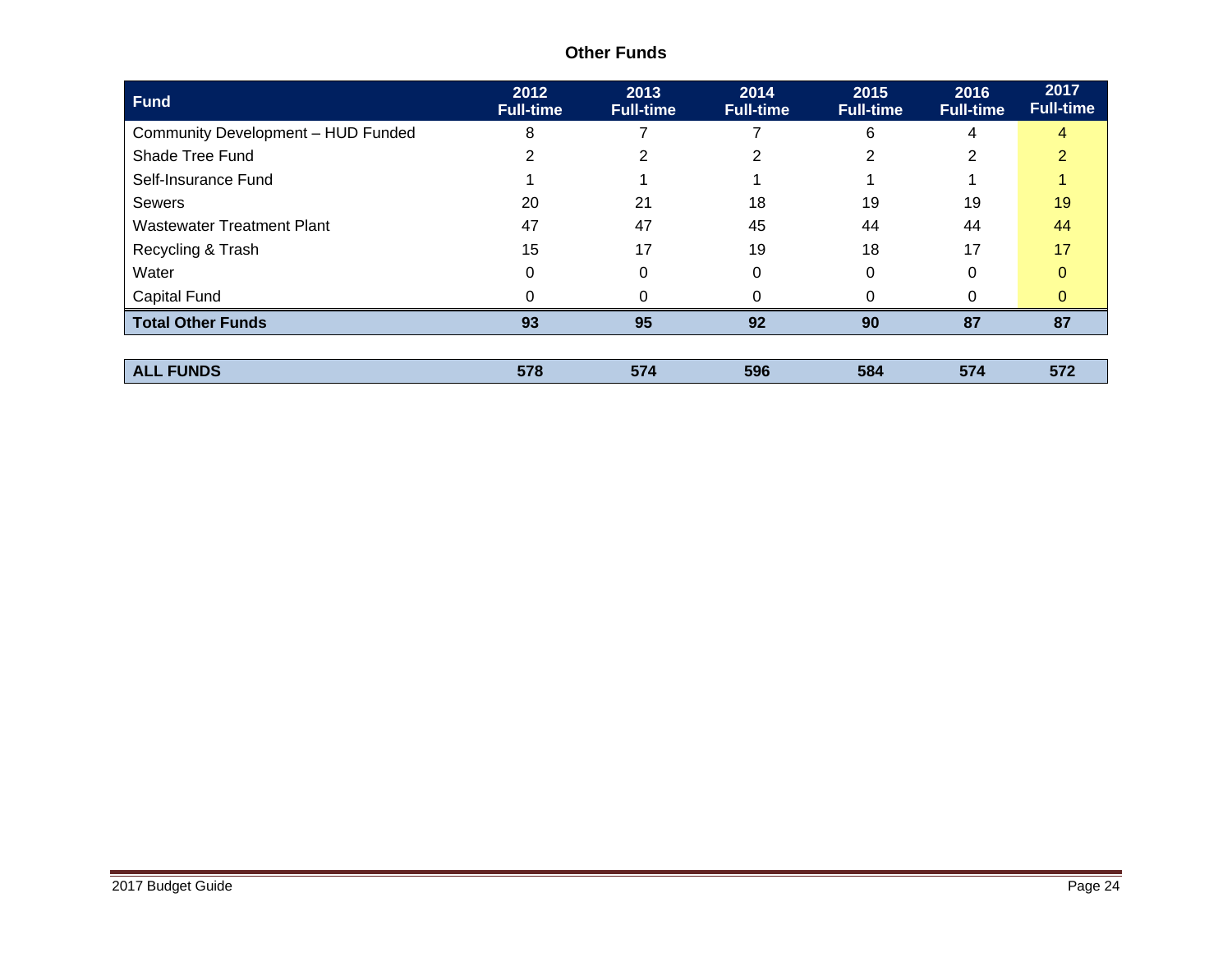## <span id="page-25-0"></span>**Five-year Capital Improvement Plan (CIP)**

In 2015 the City began using a more formal process to identify and prioritize projects involving the purchase, construction, replacement or rehabilitation of infrastructure (e.g. roads, bridges, buildings), large vehicles or other assets that meet the City's definition for capital projects. The list below shows projects tentatively scheduled through 2021 with the estimated annual expenditure for each one over the next five years. The Administration prepares this five-year list of capital projects and City Council approves it by ordinance during the budget process each year. The projects and annual allocations are subject to amendment.

| Project                                     | <b>Fund Requesting Project</b>     | <b>Total Budget</b> | 2017        | 2018        | 2019      | 2020      | 2021 |
|---------------------------------------------|------------------------------------|---------------------|-------------|-------------|-----------|-----------|------|
|                                             |                                    |                     |             |             |           |           |      |
| <b>Public Works</b>                         |                                    |                     |             |             |           |           |      |
| 2017 F350 Truck                             | Public Works - Liquid Fuels        | \$53,000            | \$53,000    | \$0         | \$0       | \$0       | \$0  |
| Roller                                      | Public Works - Liquid Fuels        | \$54,400            | \$54,400    | \$0         | \$0       | \$0       | \$0  |
| Paver                                       | Public Works - Liquid Fuels        | \$0                 | \$0         | \$0         | \$0       | \$0       | \$0  |
| Milling Machine                             | Public Works - Liquid Fuels        | \$0                 | \$0         | \$0         | \$0       | \$0       | \$0  |
| <b>Trash Truck</b>                          | Public Works - Solid Waste         | \$152,000           | \$152,000   | \$0         | \$0       | \$0       | \$0  |
| Stump Grinder                               | Public Works - Shade Tree          | \$0                 | \$0         | \$0         | \$0       | \$0       | \$0  |
| Trailer                                     | Public Works - Shade Tree          | \$0                 | \$0         | \$0         | \$0       | \$0       | \$0  |
| Tree Removal - Emerald Ash Bore             | Public Works - Shade Tree          | \$150,000           | \$150,000   | \$0         | \$0       | \$0       | \$0  |
| Pole Barn                                   | <b>Public Works - Garage</b>       | \$250,000           | \$250,000   | \$0         | \$0       | \$0       | \$0  |
| <b>Boom Tractor</b>                         | <b>Public Works - Parks</b>        | \$85,000            | \$85,000    | \$0         | \$0       | \$0       | \$0  |
| <b>Boom Mower</b>                           | Public Works - Parks               | \$65,000            | \$65,000    | \$0         | \$0       | \$0       | \$0  |
| Pagoda Fire Tower - staircase maintenance   | Public Works - Public Property     | \$135,000           | \$135,000   | \$0         | \$0       | \$0       | \$0  |
| <b>East Reading Pool</b>                    | Public Works - Public Property     | \$0                 | \$0         | \$0         | \$0       | \$0       | \$0  |
| Schlegel Pool                               | Public Works - Public Property     | \$250,000           | \$50,000    | \$200,000   | \$0       | \$0       | \$0  |
| North 5th Street Railroad Bridge - painting | Public Works - Public Property     | \$75,000            | \$75,000    | \$0         | \$0       | \$0       | \$0  |
| ADA Doors for City Hall                     | Public Works - Public Property     | \$0                 | \$0         | \$0         | \$0       | \$0       | \$0  |
| <b>ADA Curb Ramps</b>                       | Public Works - Public Property     | \$0                 | \$0         | \$0         | \$0       | \$0       | \$0  |
| Summit Chase Lighting Project               | Public Works - Traffic Engineering | \$150,000           | \$30,000    | \$120,000   | \$0       | \$0       | \$0  |
| City Hall Roof Replacement                  | Public Works - Public Property     | \$1,500,000         | \$0         | \$500,000   | \$500,000 | \$500,000 | \$0  |
| City Hall HVAC Replacement Public           | Public Works - Public Property     | \$250,000           | \$0         | \$250,000   | \$0       | \$0       | \$0  |
| Demolition of 14th & Walnut: Public         | Public Works - Public Property     | \$300,000           | \$0         | \$300,000   | \$0       | \$0       | \$0  |
| <b>Fire Station Building Repairs</b>        | Public Works - Public Property     | \$165,000           | \$165,000   | \$0         | \$0       | \$0       | \$0  |
| <b>EMS Building Repairs</b>                 | Public Works - Public Property     | \$50,000            | \$50,000    | \$0         | \$0       | \$0       | \$0  |
| Main Library Facade Repair                  | Public Works - Public Property     | \$75,000            | \$75,000    | \$0         | \$0       | \$0       | \$0  |
| <b>First Energy Stadium Repairs</b>         | Public Works - Public Property     | \$102,000           | \$102,000   | \$0         | \$0       | \$0       | \$0  |
| Total                                       |                                    | \$3,861,400         | \$1,491,400 | \$1,370,000 | \$500,000 | \$500,000 | \$0  |